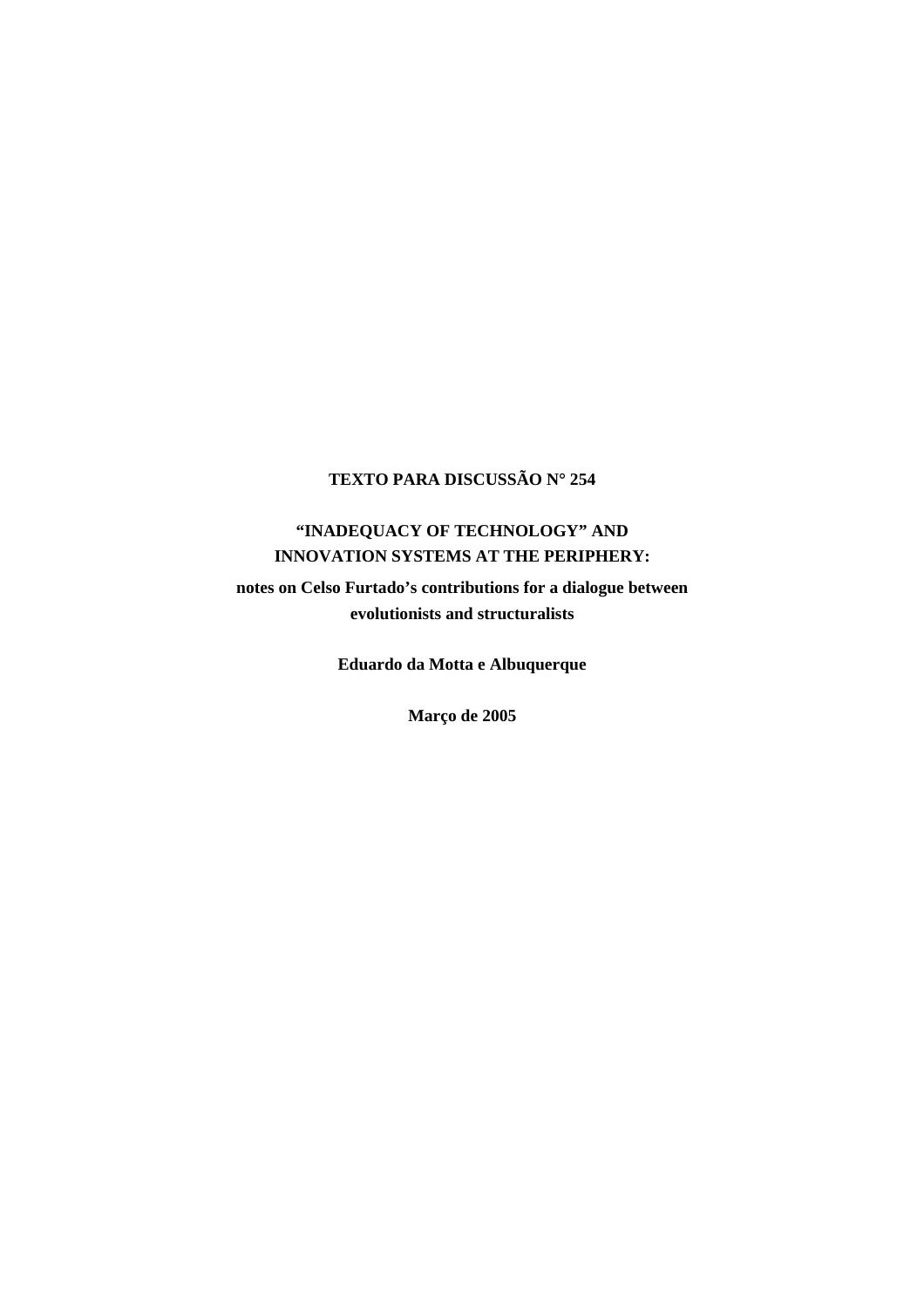### Ficha catalográfica

| 338.45:62(81) | Albuquerque Eduardo da Motta e.                    |
|---------------|----------------------------------------------------|
| A345i         | Inadequacy of technology and innovation systems    |
| 2005          | the periphery: notes on Celso Furtado's<br>at      |
|               | contributions for a dialogue between evolutionists |
|               | and structuralists. / por Eduardo da Motta e       |
|               | Albuquerque. - Belo Horizonte: UFMG/Cedeplar,      |
|               | 2005.                                              |
|               | 27p. (Texto para discussão ; 254)                  |
|               | 1. Furtado Celso, 1920-2004. 2. Inovações          |
|               | tecnológicas. 3. Bem-estar social. 4. Economia     |
|               | evolucionaria. I. Universidade Federal de Minas    |
|               | Gerais. Centro de Desenvolvimento e Planejamento   |
|               | Regional. II. Título. III. Série.                  |
|               |                                                    |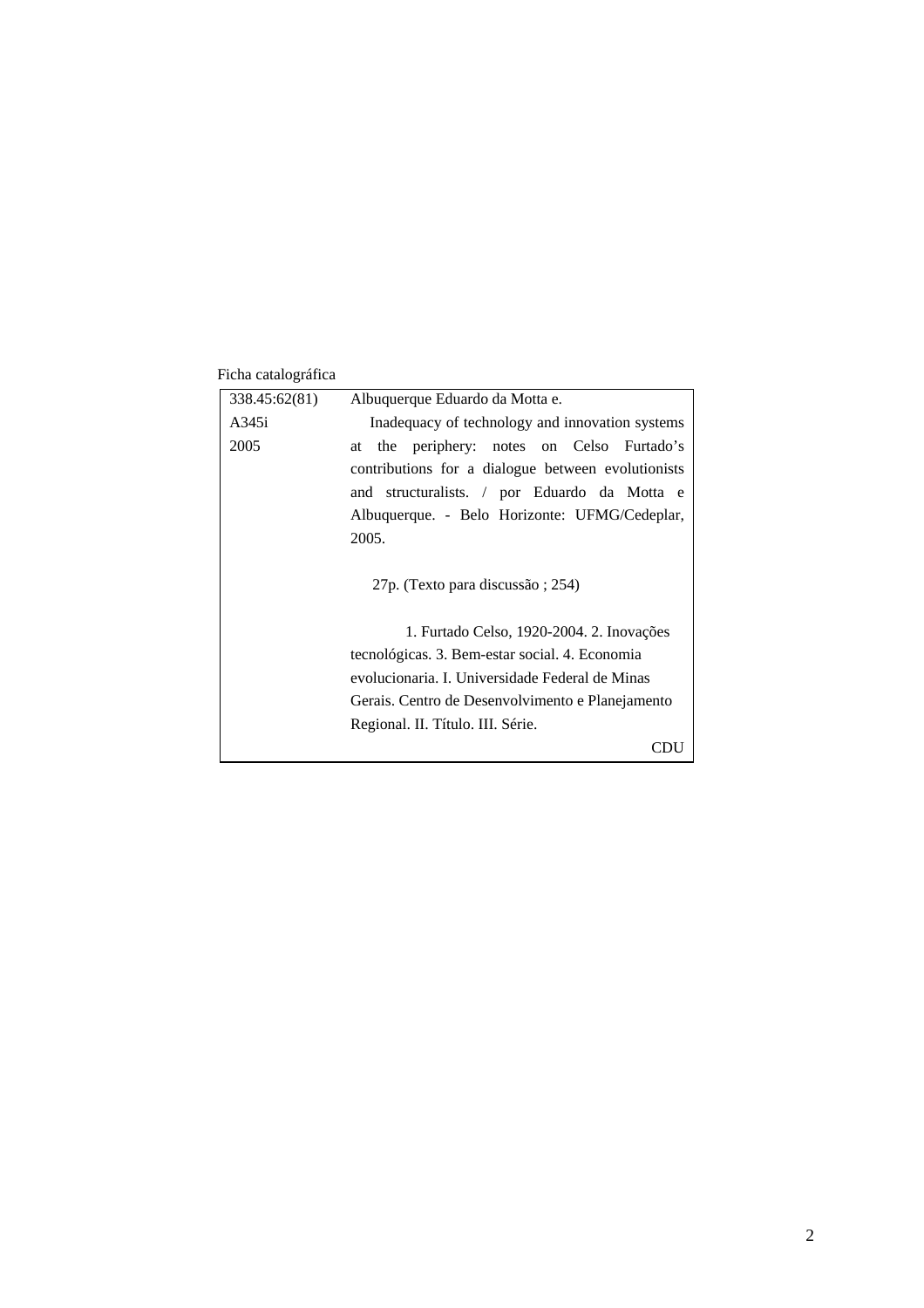## **UNIVERSIDADE FEDERAL DE MINAS GERAIS FACULDADE DE CIÊNCIAS ECONÔMICAS CENTRO DE DESENVOLVIMENTO E PLANEJAMENTO REGIONAL**

# **"INADEQUACY OF TECHNOLOGY" AND INNOVATION SYSTEMS AT THE PERIPHERY:**

**notes on Celso Furtado's contributions for a dialogue between evolutionists and structuralists[\\*](#page-2-0)**

**Eduardo da Motta e Albuquerque**  Cedeplar/UFMG.

# **CEDEPLAR/FACE/UFMG BELO HORIZONTE 2005**

<span id="page-2-0"></span><sup>\*</sup> The author thanks Ana Luíza Lara, Elaine Rodrigues, Raquel Guimarães and Thaís Henriques for research assistance, Roberto Mazzoleni for kindly sending the English version of Furtado's chapter on Meier's book (Furtado, 1987), Ricardo Ruiz for his comments and corrections of a previous version of this paper. Support from CNPq is acknowledged. The usual disclaimer holds.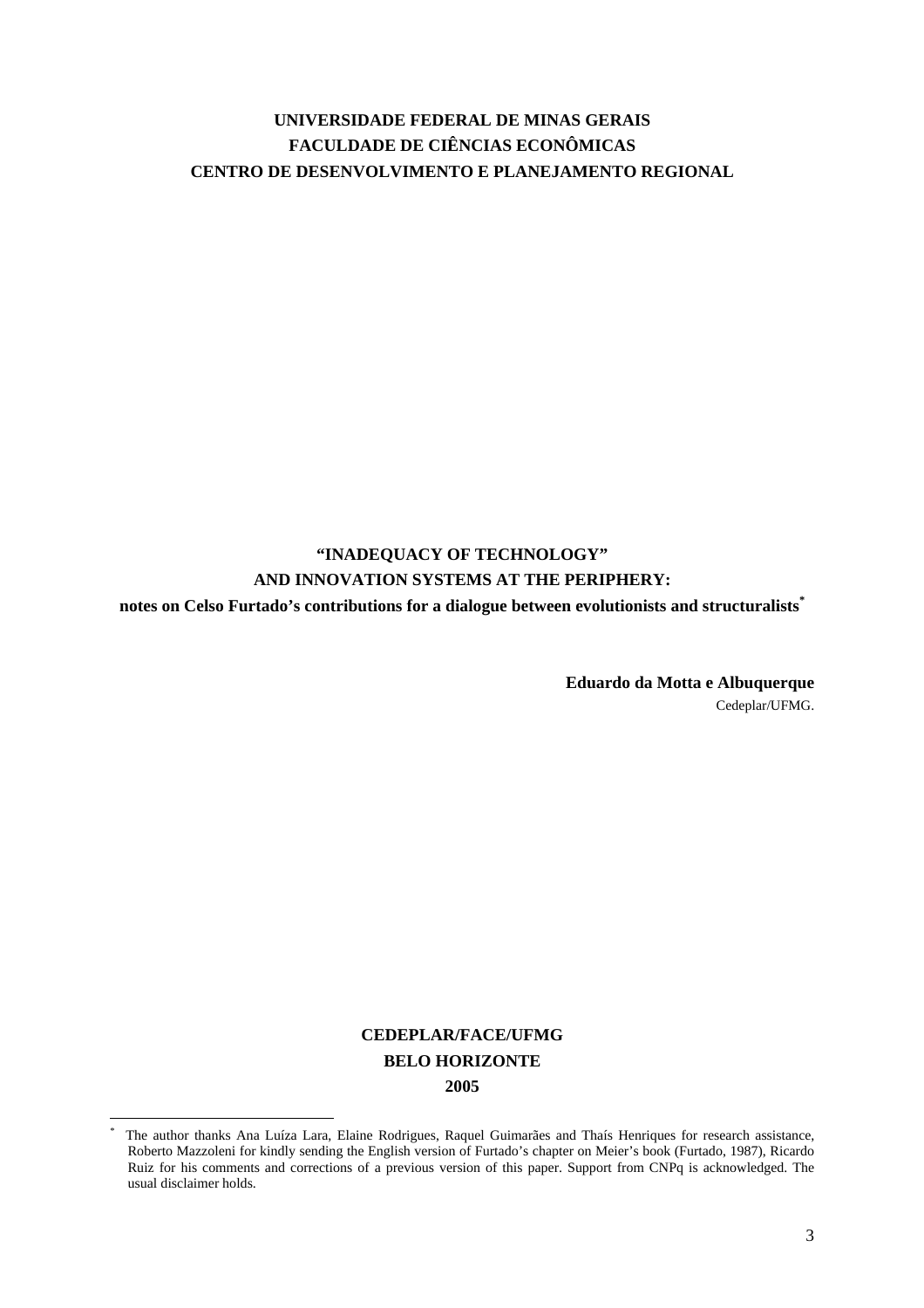# **SUMÁRIO**

| I. ENRICHING A DIALOGUE BETWEEN STRUCTURALIST AND EVOLUTIONARY THEORIES 7  |
|----------------------------------------------------------------------------|
| II. INADEQUACY OF TECHNOLOGY AS AN ASSESSMENT OF UNDERDEVELOPMENT  10      |
|                                                                            |
|                                                                            |
|                                                                            |
| III. FURTADO ON THE ROLE OF TECHNOLOGY FOR OVERCOMING UNDERDEVELOPMENT  17 |
|                                                                            |
|                                                                            |
|                                                                            |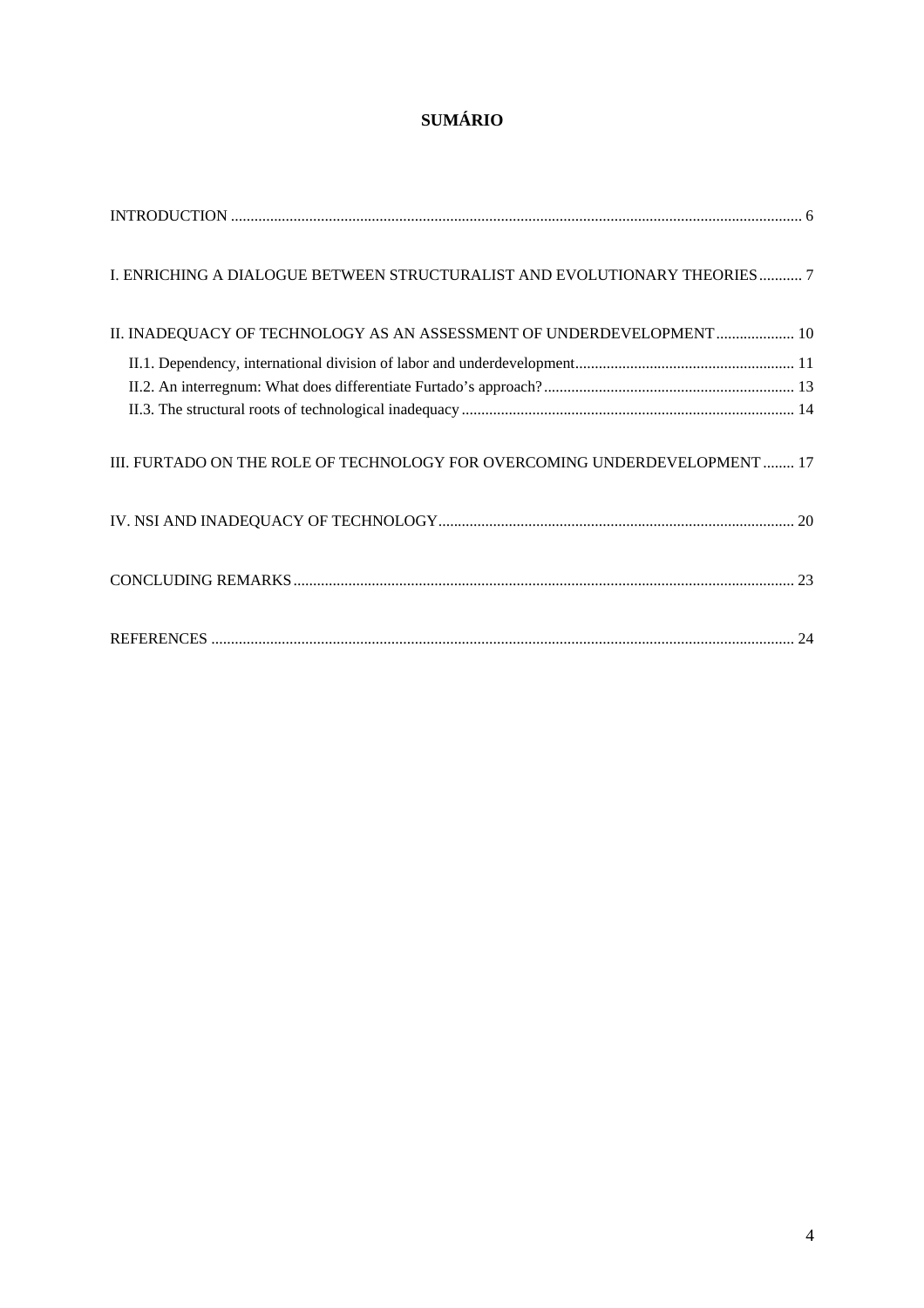### **ABSTRACT**

This paper focuses on "inadequacy of technology" as formulated by Celso Furtado.

The concept of "inadequacy of technology" may be, on the one hand, an enlightening assessment of the technological condition of underdevelopment and, on the other hand, a helpful "focusing device" for an agenda on innovation systems at the periphery. Furtado's approach on inadequacy of technology may uncover the social roots of the well know "low-growth trap" of lessdeveloped economies.

Celso Furtado explains how inadequacy of technology is related to the polarization "modernization-marginalization" that characterizes economies with immature systems of innovation, as the Brazilian economy. This concept also highlights how difficult it is to overcome the complex interplay among unequal income distribution, localized and blocked technical progress and unsustainable economic growth.

To overcome the technological inadequacy a dual institutional building seems to be necessary: the innovation systems might co-evolve with welfare systems.

*Key Words*: Celso Furtado, evolutionary theory, innovation systems, welfare systems, catching up process

JEL: B29, O30

### **RESUMO**

Este artigo discute o conceito de "inadequação tecnológica" como formulado ao longo da obra de Celso Furtado.

O conceito de "inadequação tecnológica" é útil para uma avaliação da condição tecnológica de países subdesenvolvidos. Ao mesmo tempo pode contribuir para a elaboração de uma agenda para a formação e amadurecimento de sistemas de inovação na periferia. A abordagem de Celso Furtado pode contribuir para a compreensão das raízes sociais profundas que mantêm países subdesenvolvidos em condição de atraso tecnológico permanente.

A obra de Celso Furtado explica como "tecnologias inadequadas" estão relacionadas à polarização modernização-marginalização que caracteriza economias com sistemas imaturos de inovação, como o Brasil. O conceito de inadequação da tecnologia também aponta as dificuldades para superar a complexa inter-relação entre concentração de renda, progresso tecnológico localizado e bloqueado e ausência de *catching up*

Para a superação da polarização modernização-marginalização, a construção combinada de sistemas de inovação e sistemas de bem-estar é sugerida.

*Palavras Chave*: Celso Furtado, inadequação da tecnologia, teoria evolucionária, sistemas de inovação, sistemas de bem-estar social.

Belo Horizonte (03 March 2005)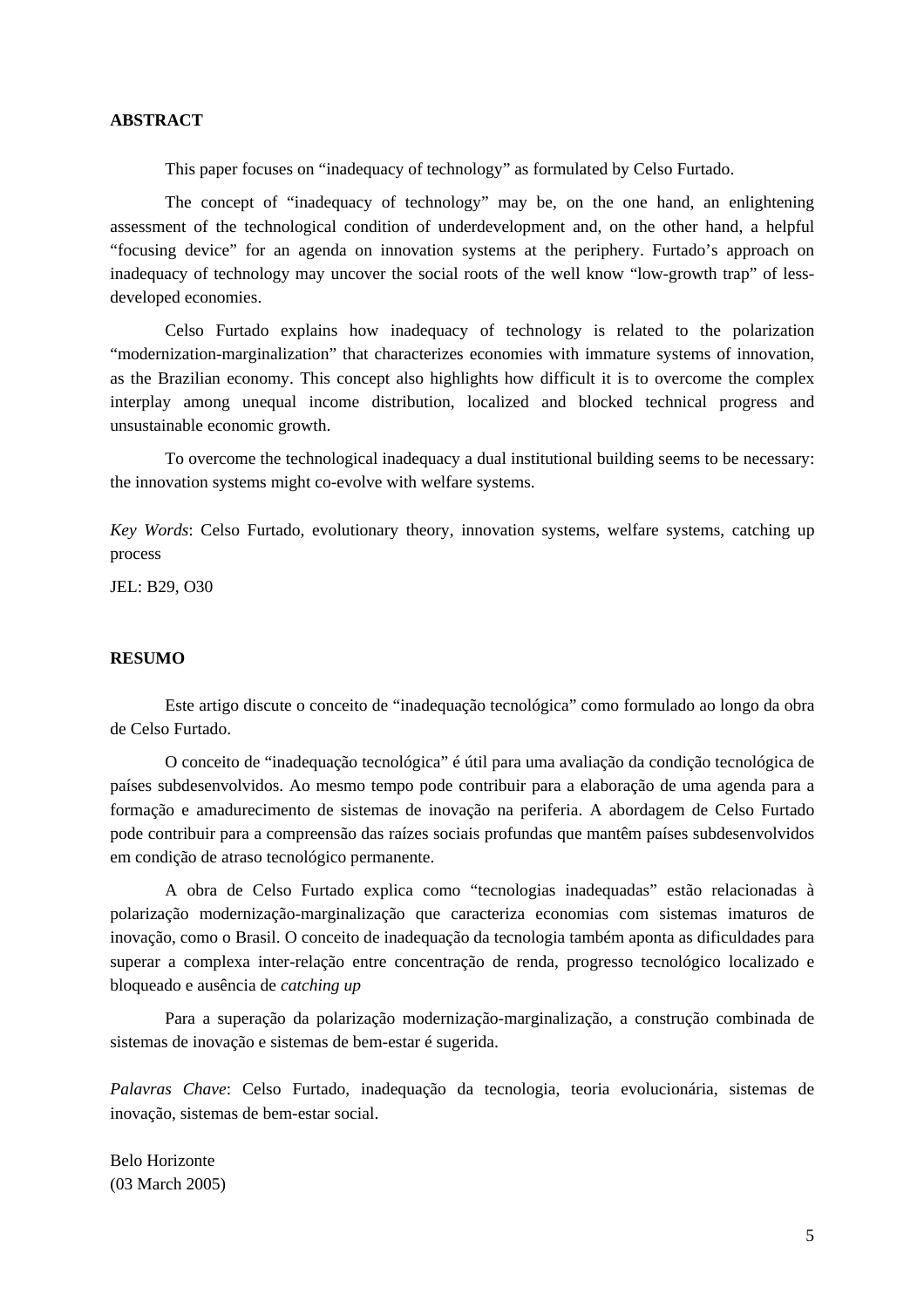### <span id="page-5-0"></span>**INTRODUCTION**

The polarization "modernization-marginalization" and its structural root are important subjects in Celso Furtado's work.

Furtado's main contribution to economic theory is on underdevelopment. The polarization "modernization-marginalization" is a feature of underdevelopment (Furtado, 1987).

In his view, underdevelopment is a historical process, a historical barrier to development, but a superable historical barrier. In his elaboration, there is a group of "high level underdeveloped economies",<sup>[1](#page-5-1)</sup> which involves countries like Brazil. UNDP (2001) shows how countries like India, South Africa, Mexico and Brazil combine traces of modernization with indicators of marginalization. This heterogeneity as a structural feature could be translated in a puzzle - the unequal and combined nature of their development (see D'Costa, 2002, for the Indian case). The puzzle is the combination of wealth and poverty, areas of technological development with areas of deep backwardness, in sum, modernization with marginalization. These social and historical features might be deeply rooted in their systems of innovation.

Therefore, the polarization "modernization-marginalization" would be relevant for the understanding of "high level underdeveloped economies" - economies that, at large, have immature national systems of innovation (Albuquerque, 2003).

The motivation of this paper is a result of previous investigation on the relationship between scientific and technological capabilities and human development in Brazil, taking the municipal level as reference (Machado et all, 2003). Not surprisingly, the results indicate the geographical colocalization (a sort of statistical correlation) between science and technology resources and indicators of poverty (slums, for instance). São Paulo and Rio de Janeiro are cities that concentrate *both* science and technology resources *and* slums. This co-localization is present in other Brazilian metropolitan regions.

In other words, a very preliminary investigation on geographical features of the Brazilian national innovation system (NSI, henceforth) identified a combination between "modernization and marginalization" (modern labs and slums, side by side).

Furtado (1987, p. 33) links the polarization "modernization-marginalization" with "inadequacy of technology".<sup>[2](#page-5-2)</sup>

From the start it is necessary to differentiate Furtado's concept from other versions of "inappropriate technology" (see section II.2). Amsden's entry on "appropriate technology" (1987) describes some of these meanings, including the "small is beautiful" movement. Amsden makes no reference to Furtado's interpretation.

<span id="page-5-1"></span> $<sup>1</sup>$  In the original: "Economias subdesenvolvidas de grau superior".</sup>

<span id="page-5-2"></span> $2$  In the original: "The inadequacy of technology perceived by Latin American economists in the 1950s was better defined in the 1960s, from a sociological standpoint, as a polarity of modernization and marginality" (Furtado, 1987, p. 223). It is noteworthy to stress the use by Furtado of the expression "inadequacy of technology" ("inadequação da tecnologia" in Portuguese versions), instead of "inappropriate technology". The use of "inadequacy of technology" hints a different approach of the subject by Furtado, vis-à-vis the "inappropriate technology" approach (section II.2 discusses this differentiation).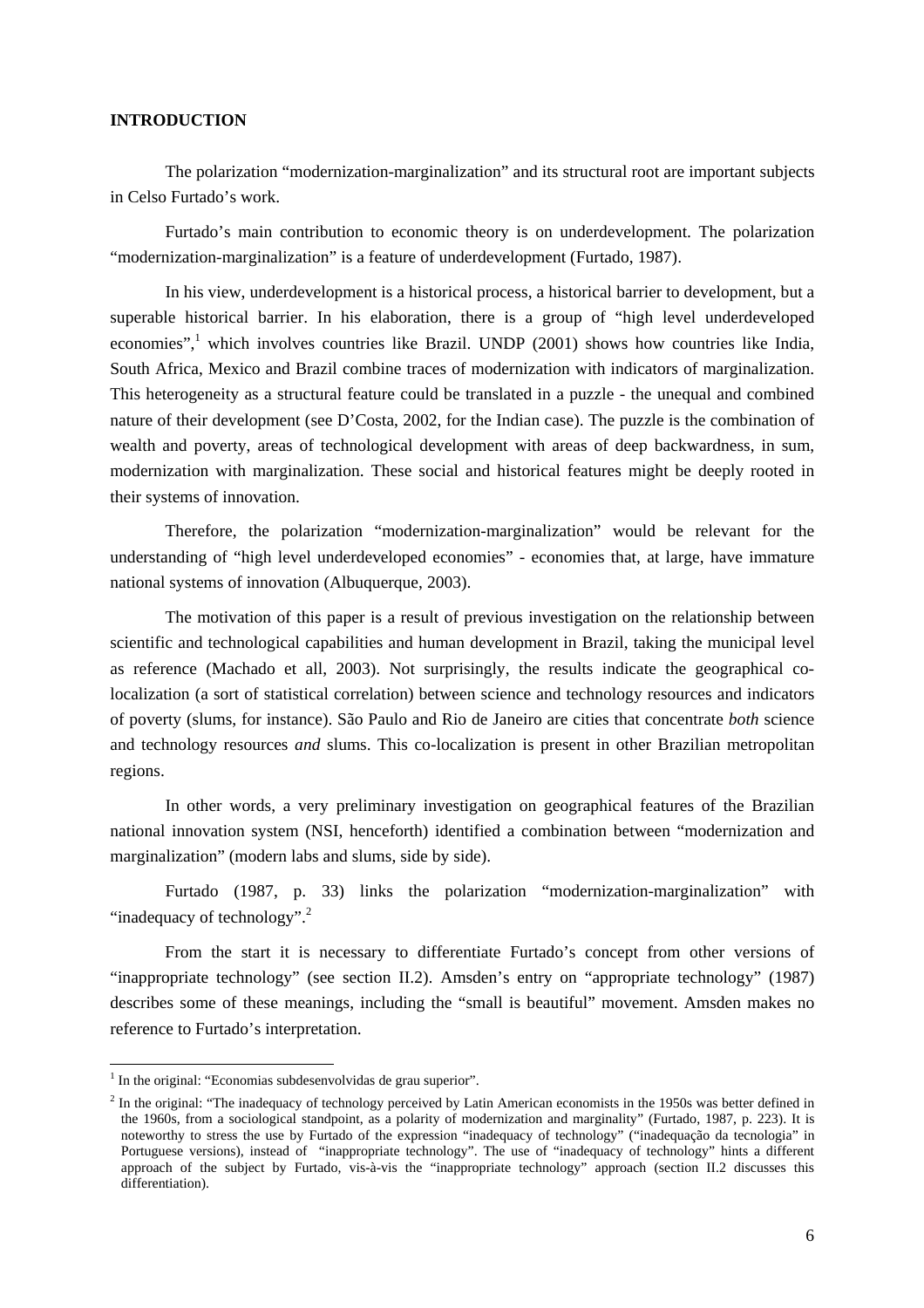<span id="page-6-0"></span>This paper suggests that elaboration of Celso Furtado on this subject has a very specific meaning, and that this meaning is very important for the understanding of technological dynamics (or the limited nature of this dynamics) in peripheric countries. $3$ 

More specifically, it may be a contribution to the understanding of NSIs in the periphery.

First, it is a fine contribution for assessing the technological condition of underdevelopment. The inadequacy of technology helps the understanding of the uneven and combined nature of development, highlights the deep historical roots of some socially non-inclusive features of these societies. These features are reflected and might be present in the resulting (immature) systems of innovation. And Freeman (1995) stresses the need for historical perspective in the study of national systems of innovation.

Second, it may be a guide for the transformation of national systems of innovation at the periphery. In countries with immature systems, that in Furtado's view face a "condition of stagnation at an intermediate level of development" (1986, p. 205), there is an important question: whether or not existing "islands of efficiency" will be able to push the rest of the country in a catching up process. This paper conjectures that this cannot be done without overcoming technological inadequacy. But, to overcome these deep-rooted problems is not an easy task. In evolutionary terms, the inadequacy of technology may point for a "lock in" condition not easy to overcome.

This paper focus on technological inadequacy may be seen as an attempt to connect two theoretical strengths (the evolutionary understanding of innovation and the structuralist approach of underdevelopment). The discussion on the inadequacy of technology is in the intersection between innovation systems and underdevelopment.

In sum, Furtado's discussion on technological inadequacy presents a very interesting challenge to the elaboration of NSIs in the periphery, facing the question of how to escape the ever-repeating cycles of limited economic growth with permanent repositioning the polarization modernizationmarginalization. To escape this repetition, catch-up is necessary and it should be supported by the maturation of NSIs. This maturation is for the breaking of the social perverse features that feeds the "modernization-marginalization" process. By its turn, this process of "modernization-marginalization" needs to be broken to allow the maturation of NSI.

And here there is the rub: how to break this negative feedback, this strong "lock in"?

### **I. ENRICHING A DIALOGUE BETWEEN STRUCTURALIST AND EVOLUTIONARY THEORIES**

Celso Furtado is a "pioneer in development" and a leading theorist of the structuralist school (Meier, 1987). The origins of the development theories during the 1940s and the 1950s are multinational. Researchers from different countries - Lewis, Rosenstein-Rodan, Prébisch, Clark, Gerschenkron, Myrdal, Hirschman, and Celso Furtado, among others, according to Meier & Seers (1984) – were investigating different realities and different countries in Latin America, Asia, Africa and Southern Europe.

<span id="page-6-1"></span><sup>&</sup>lt;sup>3</sup> This paper focuses a very specific part of Furtado's elaboration. For a deeper and broader discussion on Furtado's seminal work, see Szmrecsányi (2001), Tavares (2000), Oliveira (2003), Bresser-Pereira & Rego (2001), among others.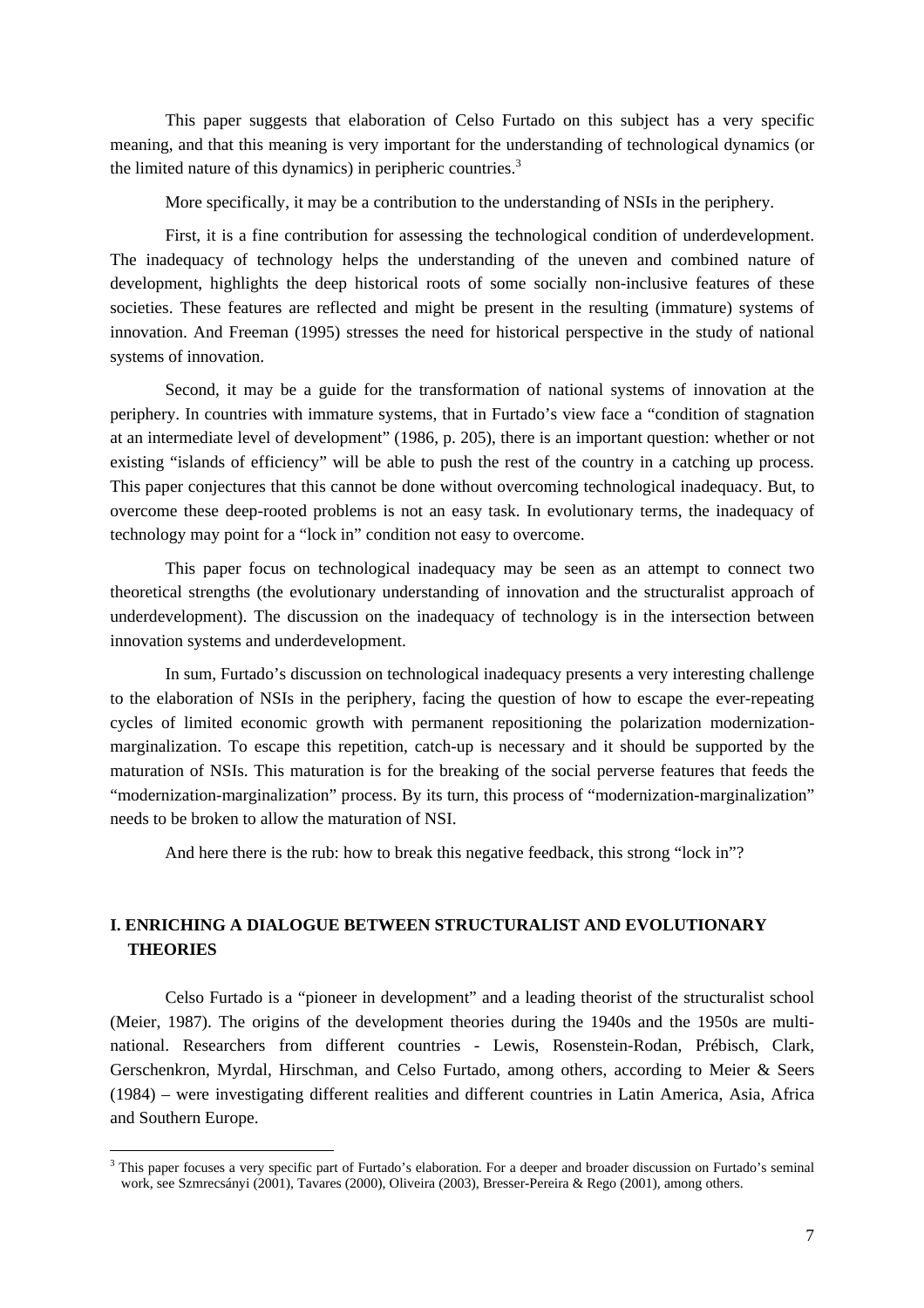The development theory helped to shape developmental policies and strategies, implemented in a huge number of countries. Amsden (2002) describes the contributions of developmental states for the "rise of the 'rest' ". Rosenstein-Rodan (1984, p. 221) has a positive evaluation of all this movement: "the post-war period of development is a history of triumph – not of failure.... A billion people are still hungry, but it would now be two billion without the achievements that have been made". These pioneers, however, are not naïve and they have criticisms on the whole process: for instance, Prebisch (1984, p. 191) highlights the need to "combine development with social equity and political advances".

Brazil, South Africa, India and Mexico are countries that implemented development policies in the post-war period. However, they haven't overcome underdevelopment. They have reached a new stage, as "high level underdeveloped economies" (Furtado, 1986, pp. 144-146). After the decades of developmental policies, the world is more complex and the layers of development more numerous.

Brazil, South Africa, India and Mexico have other common features, characterizing their "high level underdeveloped economies": heterogeneity is a structural feature of these countries, both in social, industrial and in the science and technology dimensions.<sup>[4](#page-7-0)</sup> In terms of the literature of economics of technology these countries could be classified as "immature systems of innovation" (see data and references in Albuquerque, 2003).

To understand this set of countries with intermediate position (that could be called "high-level underdeveloped countries" by Furtado, the top of the "rest", by Amsden, "semi-peripheral states" by Arrighi, "semi-industrialized countries" by Teitel or "immature NSIs" by this paper) a dialogue between evolutionists and structuralists seems to be necessary. This dialogue, of course, would improve the understanding of development in the  $21<sup>st</sup>$  Century.

Explicitly or implicitly, there has been a systematic dialogue between the evolutionary and structuralist theories.

Explicitly, important scholars working at ECLA (a leading source of the structuralist approach) as Fernando Fanzylber and Jorge Katz discussed the role of innovation and change using evolutionary concepts since the 1970s and the 1980s.

Meirelles (1989, 1990), while working on NSIs, investigates the specificities of Latin America. Meirelles stresses the role of technology in Prebisch's seminal work, emphasizing the contribution of the uneven distribution of the fruits of technical progress on the evaluation of the center-periphery system. This role of technology, according to Meirelles, points to a theoretical affinity between the ECLA tradition and the "neo-schumpterian" theorists (1990, p. 32).

Initiatives as Globelics (led by Lundvall, see www.globelics.org) and the Catch up Project (led by Nelson, see http://www.globelics-beijing.cn/paper/Richard%20R%20Nelson.pdf) are indications of the growing commitment of leading evolutionary theorists with development issues.<sup>[5](#page-7-1)</sup> These initiatives express a dialogue between these two approaches.<sup>[6](#page-7-2)</sup>

<span id="page-7-0"></span><sup>&</sup>lt;sup>4</sup> Since the first works of the "pioneers in development", heterogeneity is seen as a structural feature of underdevelopment (see Lewis, 1954, for instance). As time goes by, the complexity of this heterogeneity has increased.

<span id="page-7-1"></span><sup>&</sup>lt;sup>5</sup> Nelson's involvement with development issues is not new: in a 1956 paper, he discussed in a formal model the "low-growth" trap" (Nelson, 1956).

<span id="page-7-2"></span><sup>&</sup>lt;sup>6</sup> An indirect link could be added, as Abramovitz (1989) has among his references several "pioneers in development" (Clark, Rosenstein-Rodan, Young, Gerschenkron and Tinbergen). Nelson (1998) indicates the relevance of Abramovitz to evolutionists.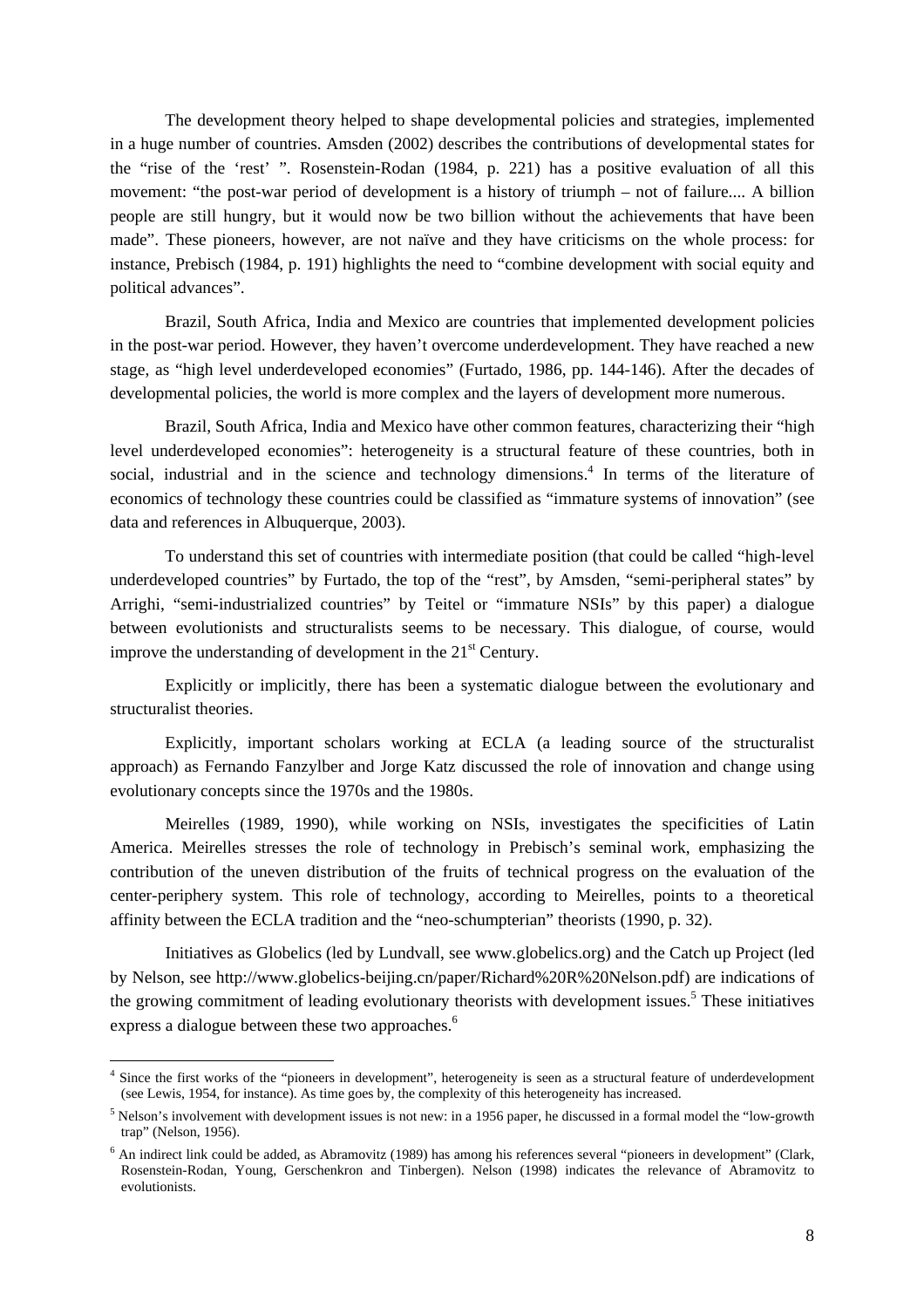It is understandable that this explicit and implicit dialogue has been taking place. Taking as reference evolutionary theorists as Freeman, Nelson, Rosenberg and Dosi, and taking Celso Furtado as a representative of the structuralist theory, even a superficial reading of both approaches would find at least eleven points of identity and similarity:

- 1) the centrality of technology for development;
- 2) the key role of the capital goods industry for economic development;
- 3) a non mono-causal understanding of development process;
- 4) a non log-linear vision of economic development;<sup>[7](#page-8-0)</sup>
- 5) history matters;

 $\overline{a}$ 

- 6) institutions matter;
- 7) a theoretical approach that includes dialogue with other social sciences for the understanding of development process;
- 8) the identification of huge concentration of technological resources in the central countries (divergence of technological capabilities) and its implication for international income concentration (income divergence);
- 9) a convergent intuition of the impact of income concentration and of limited internal markets on the economic processes;
- 10) "orientation of technological progress" as an important issue;
- 11) identification of "vicious circles" of poverty and stagnation.

An intensification of the dialogue between the evolutionary and the structuralist approaches would be a theoretical cross-fertilization, jointing forces as they put together the strongest points of each approach. The structuralists may learn a lot with the elaboration on national systems of innovation (that could be seen as a synthesis of previous elaboration from the evolutionary approach), while the evolutionists may learn a lot with the elaboration on underdevelopment and its multifarious causes.<sup>[8](#page-8-1)</sup>

This dialogue would contribute for development theory because development today has dilemmas and issues that are not necessarily the same from the post-war period. This feature seems to escape scholars as Krugman, for whom the trouble with the post-war development theories seems to lay only in their lack of formal modeling (Krugman, 1993).

After the 1950s deep changes have taken place in the world. Inter alia, the underdeveloped world is more complex and variegated, the level of internationalization of societies and economies is deeper, two technological revolutions have taken place, and last but not least, the role of science and technology for the overcoming of underdevelopment is much more important now. These deep

<span id="page-8-0"></span><sup>7</sup> Adelman (2001) in an interesting chapter presents the "three fallacies" of conventional growth economics: 1) "underdevelopment has but a single cause", 2) "a single criterion suffices for evaluating development performance", and 3) "development is a log-linear process". Both evolutionist and structuralists do not incur in any of these fallacies.

<span id="page-8-1"></span><sup>8</sup> For instance, the word "underdevelopment" is not an entry in the index of *The Oxford Handbook of Innovation* (Fagerberg et all, 2004), although it has two important chapters on catching up (Fagerberg & Godinho, 2004; and Verspagen, 2004).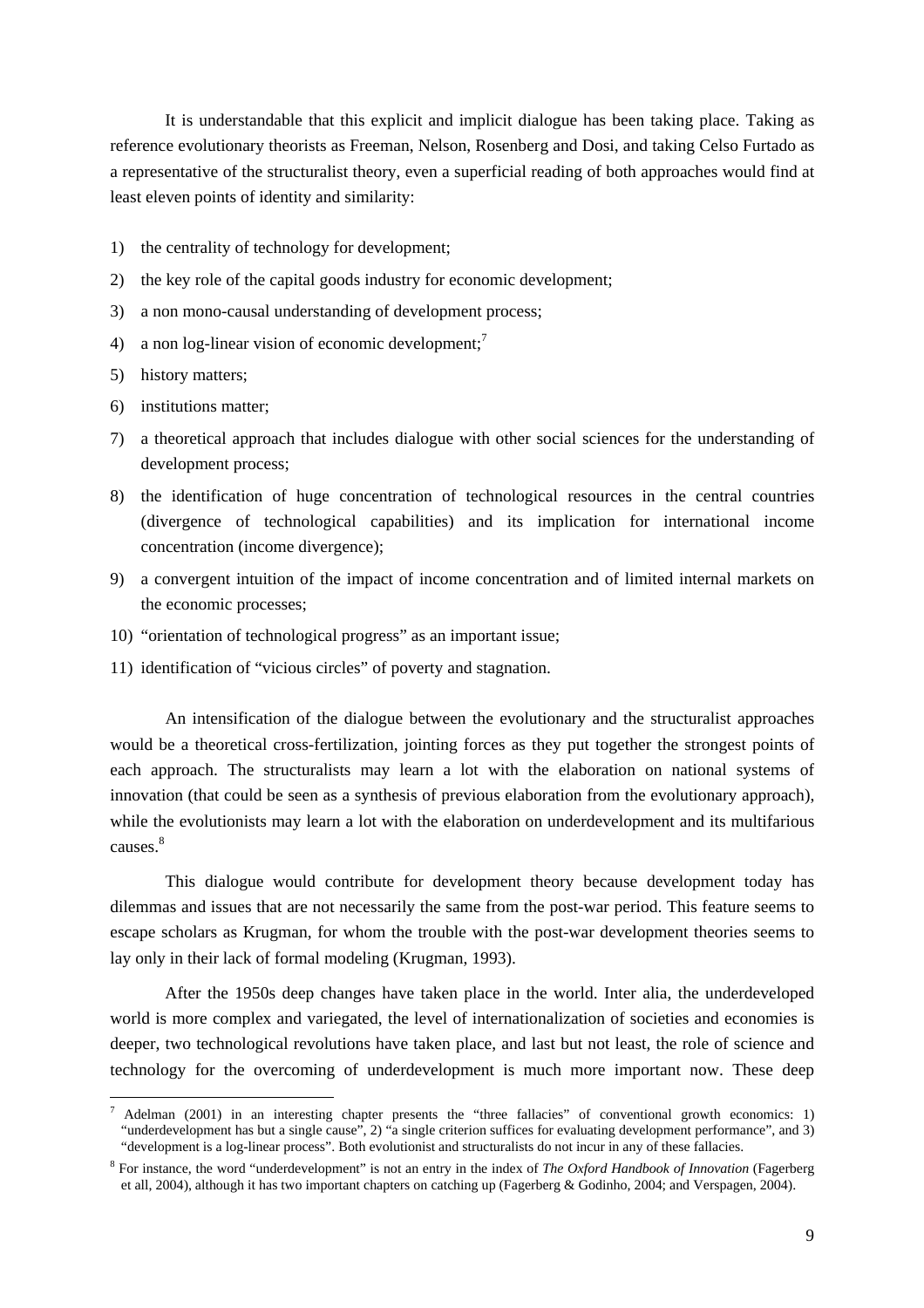<span id="page-9-0"></span>changes are enough to explain why the dialogue between evolutionists (with their concept of national systems of innovation) and structuralists (with their investigations of underdevelopment as an historical process) may contribute to understand the challenge of development in the  $21<sup>st</sup>$  Century.

### **II. INADEQUACY OF TECHNOLOGY AS AN ASSESSMENT OF UNDERDEVELOPMENT**

Celso Furtado's major contribution to economic theory is on underdevelopment: underdevelopment is an "autonomous historical process" (1986, p. 146). As a historical process, underdevelopment has its own roots, related to the emergence of capitalist development, to the way that technological progress shapes the international division of labor, creating a dynamic center and a periphery in which development is mainly a responsive process. Therefore, underdevelopment is not a necessary phase of a historical process of development, a phase that would be automatically superseded as time goes by.

In his book *Criatividade e dependência na civilização industrial* (1978) Furtado presents the "emergency and diffusion of industrial civilization".

The emergence of industrial civilization is connected with the industrial and bourgeois revolutions. Two tracks of this civilization are: 1) firms, seeking accumulation; 2) social organizations, struggling for "social diffusion of the fruits of the growing labor productivity that feeds accumulation" (p. 23). This process involves a structural relation between: 1) the level of accumulation; 2) the sophistication of productive techniques; 3) the diversification of consumer patterns of individuals and collectivities (p. 32).

The diffusion of industrial civilization is a different process. Countries and regions that lagged behind the Industrial Revolution and its initial diffusion have three ways if "indirect access" to industrial civilization: Japan and the former USSR exemplify two ways. The third way is linked to "structural dependency", characterizing the case of Latin American countries.

Looking to cases like Brazil, <sup>[9](#page-9-1)</sup> Furtado points that "integration in international markets ... is a way of access to industrial civilization, although in an indirect form" (p. 37). In this process, the workforce's transfer from self-subsistence activities towards "coffee, cocoa, rubber and other plantations originated purchasing power in international markets. This buying power allowed access to the fruits of technical progress to parts of the population" (p. 37).<sup>[10](#page-9-2)</sup> There is a sharp contrast between this way of indirect access and the others: "the consumer patterns have diversified with almost no evolution of productive techniques".

This specific "indirect access to industrial civilization is consequence of the structural rupture 'center-periphery'" that "…has ever since characterized the evolution of capitalism" (p. 37).

<span id="page-9-1"></span><sup>&</sup>lt;sup>9</sup> One of Furtado's major books is a classic of economic history: "Formação Econômica do Brasil".

<span id="page-9-2"></span><sup>&</sup>lt;sup>10</sup> In the original: "A transferência de mão-de-obra de atividades de auto-subsistência" ... "para plantações de café, de cacau, de borracha e outros, dava origem a um poder de compra nos mercados internacionais, mediante o qual certas populações passavam a ter acesso aos frutos do progresso técnico".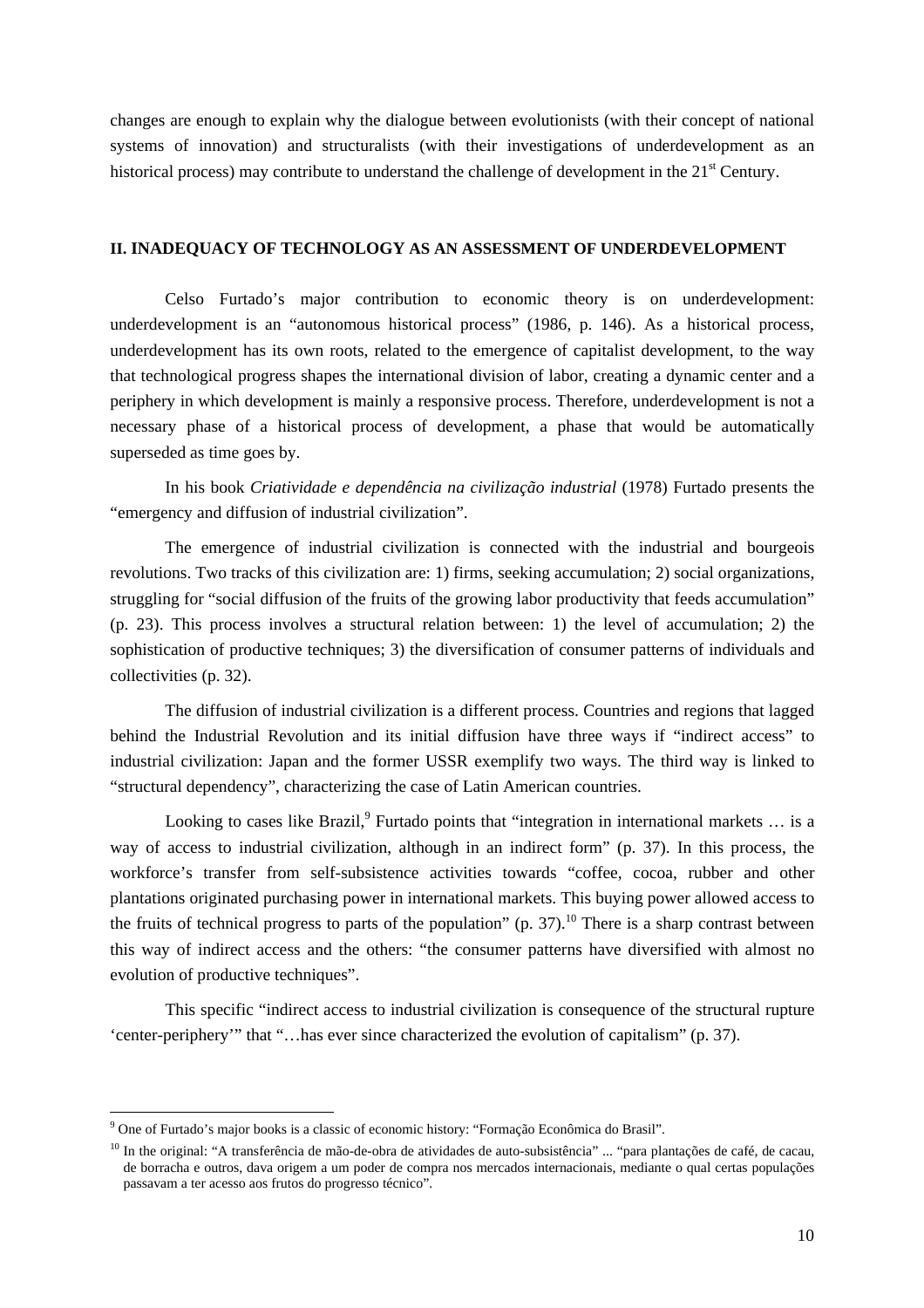<span id="page-10-0"></span>The industrialization of these economies with indirect access to industrial civilization is a result of the evolution of their "international relations". This evolution reflects both internal and external factors. The industrialization is a reaction to tensions in international relations, more precisely, to problem in payment balances.<sup>11</sup>

The specificity of the "dependent industrialization" can be seen clearly "in the evolution of internal social structures" (p. 40). The determinant of technology is the "diversification degree of the demand created by the social groups with indirect access to industrial civilization" (p. 41). The implications are noteworthy: 1) "the industrialization process assumes the form of an adaptation effort of the productive system to this sophisticated demand, with no links to pre-existing productive forces" (p. 41); 2) the result is a "capital intensive productive subsystem with no correspondence to the society's accumulation level, with *low capacity of new job creation*" (p. 41). If the starting point is a reality of "structural labor surplus" (or unlimited supply of labor, as Lewis puts forward), the results are socially perverse. And the dependence links renew themselves as time goes by.

The interconnections between new demand created by the center and the internal arrangements of countries shocked by the waves emanated from the Industrial Revolution created possibilities for development at the periphery. But the resulting social arrangements also created severe limits in the ability and will of local leading social groups to absorb technology from the center.

Underdevelopment is a stalemate, a "historical trap" (1992). But it is superable (surmountable): South Korea and Taiwan are two recent examples of how this "historical trap" can be overcome (1992, p. 51).<sup>12</sup>

### **II.1. Dependency, international division of labor and underdevelopment**

Prebisch elaboration on the concept of "center and periphery" stresses the role of technological progress from the beginning, paying attention to "the question of the international dissemination of technology and the distribution of its fruits" (1984, p. 176).

Technology is a key factor for the understanding of development in Furtado's view. As Furtado puts forward, his starting point is "the relationship between underdevelopment and external dependency, from the standpoint of the effects of technological progress" (2003b, p. 7).<sup>[13](#page-10-3)</sup>

For a dialogue with evolutionists it is important a comment on Soete's (1981) criticisms of the "technological dependency": Soete deals with less elaborated visions of the subject, therefore Furtado's elaboration is out of reach of his criticisms (by the way, Furtado is not among the authors discussed by Soete: the references are Sercovitch, Theotonio dos Santos, Merhav, among others).

There are two main criticisms from Soete.

<span id="page-10-1"></span>Suzigan (1986) presents a reinterpretation of Furtado's elaboration of the origins and beginnings of Brazilian industrialization.

<span id="page-10-2"></span><sup>&</sup>lt;sup>12</sup> Evolutionists have been studying in depth South Korea and Taiwan, as examples of successful catching up process (for an up-to-dated survey, see Fagerberg & Godinho, 2004): this is another point for a dialogue.

<span id="page-10-3"></span><sup>&</sup>lt;sup>13</sup> In the original: "As relações entre o subdesenvolvimento e dependência externa, observados do ângulo dos efeitos do progresso tecnológico, são o ponto de partida de uma linha de reflexão..."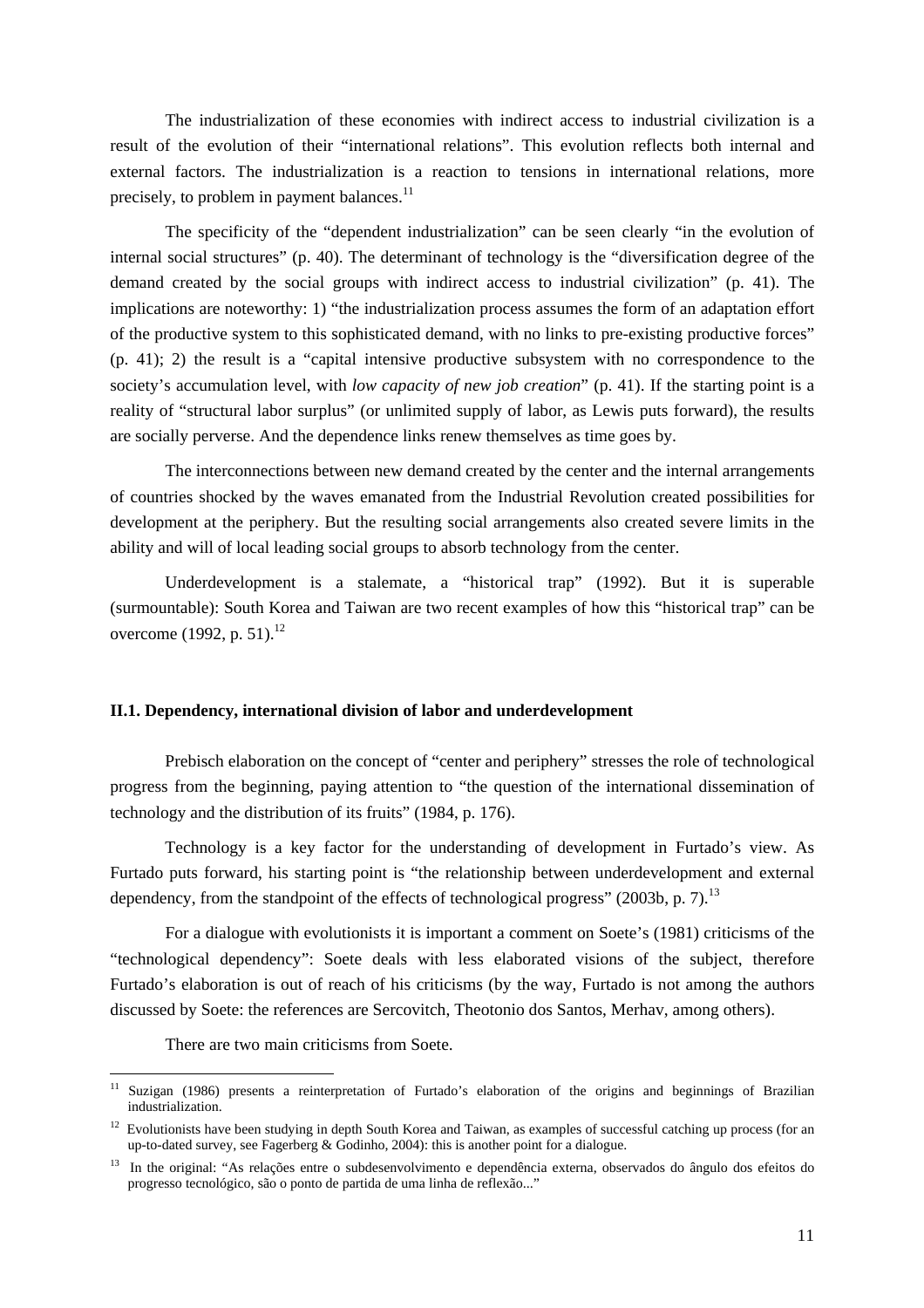First: "technologic self-sufficiency" is a problem and the theory misses the fact that countries like Sweden and Japan are "technological dependents" (p. 199). The definition of "technological dependency" is a deficit in the technological balance of payments (pp. 200-201).

Second: the "technological dependency argument" "seriously" underestimates "the benefits and dynamic spill-over effects of imported technology or the so-called 'transfer' of technology" (pp. 201). This criticism leads to a call for more investigations on the "crucial role for developing countries of the international diffusion of technology on development 'shortcuts'" (p. 204).

These criticisms have nothing to do with Furtado. He is very clear on the subject of selfsufficiency: "isolation is not a solution, the goal is to minimize the costs of dependency and to explore all ways to substitute *interdependency* for dependency" (1978, p. 114) (my italics, EA).<sup>14</sup> The reference for Soete's criticism in this point is Cardettini, for whom "total autarky would be the only state of the economy where technological dependence would not arise" (apud Soete, p. 199).<sup>15</sup> Furtado is also very clear on the subject of the role of foreign technology in his agenda for development, highlighting the need of a "huge effort for the assimilation of known techniques" (1968, p. 84-85).

Furtado's elaboration on dependency is much more sophisticated and nuanced than Soete's criticism of naive versions of dependency would suggest (underdevelopment is only a consequence of the rich countries that do not leave room for the poor countries...). In a 1966 book, Furtado distinguishes between external constraints to development (chapter 2) and the internal factors blocking development (chapter 3: limitations of internal market, nature of import substitution industrialization, impact of unequal income distribution, weakness of local capital goods sector). The bulk of the discussion suggested by this paper lies on the "internal constraints" to development (in this point probably lies the greater structuralists' contribution to the proposed dialogue). The need of changes in the international framework seems to be more consensual: UNDP (2001) is a good reference (IPRs, trade rules etc). Of course there is debate on the scope and speed of these changes. This need for change is highlighted in initiatives led by evolutionists as Globelics and the Catch-up Project. By the way, the reorganization of international relations is a persistent subject of Furtado work (see 1968, Part II; and 1986, Chapter 24, specially the topic "Restructuring the international economy").

In a synthetic definition of development, Furtado establishes the links between the dynamics of capital accumulation and innovation: "accumulation, through innovation, is only the vector for the introduction of changes in the productive system and in the social structures that is development"  $(1978, p. 48).$ <sup>[16](#page-11-2)</sup>

Underdevelopment is "consequence of a disequilibrium in the assimilation of new technologies generated by industrial capitalism" (1992, p. 41).<sup>17</sup> A dependent economy is characterized by "the subordinate role of technological progress" (2003b, p. 107).<sup>18</sup>

<span id="page-11-0"></span><sup>14</sup> In the original: "Se admitimos que o isolamento não é solução, o objetivo estratégico passa a ser minimizar o custo da dependência e explorar todos os caminhos que conduzem à substituição desta pela interdependência".

<span id="page-11-1"></span><sup>15</sup> O.Cardettini, (1976), *Technological dependency and self-reliance in underdeveloped countries*. Lima, STPI, mimeo.

<span id="page-11-2"></span><sup>&</sup>lt;sup>16</sup> In the original: "... a acumulação é apenas o vetor que permite, através da inovação, introduzir modificações no sistema produtivo e nas estruturas sociais que chamamos desenvolvimento".

<span id="page-11-3"></span><sup>&</sup>lt;sup>17</sup> In the original: "... o subdesenvolvimento é fruto de um desequilíbrio na assimilação de novas tecnologias produzidas pelo capitalismo industrial".

<span id="page-11-4"></span><sup>&</sup>lt;sup>18</sup> In the original: "O que caracteriza uma economia dependente é que nela o progresso tecnológico desempenha um papel subalterno".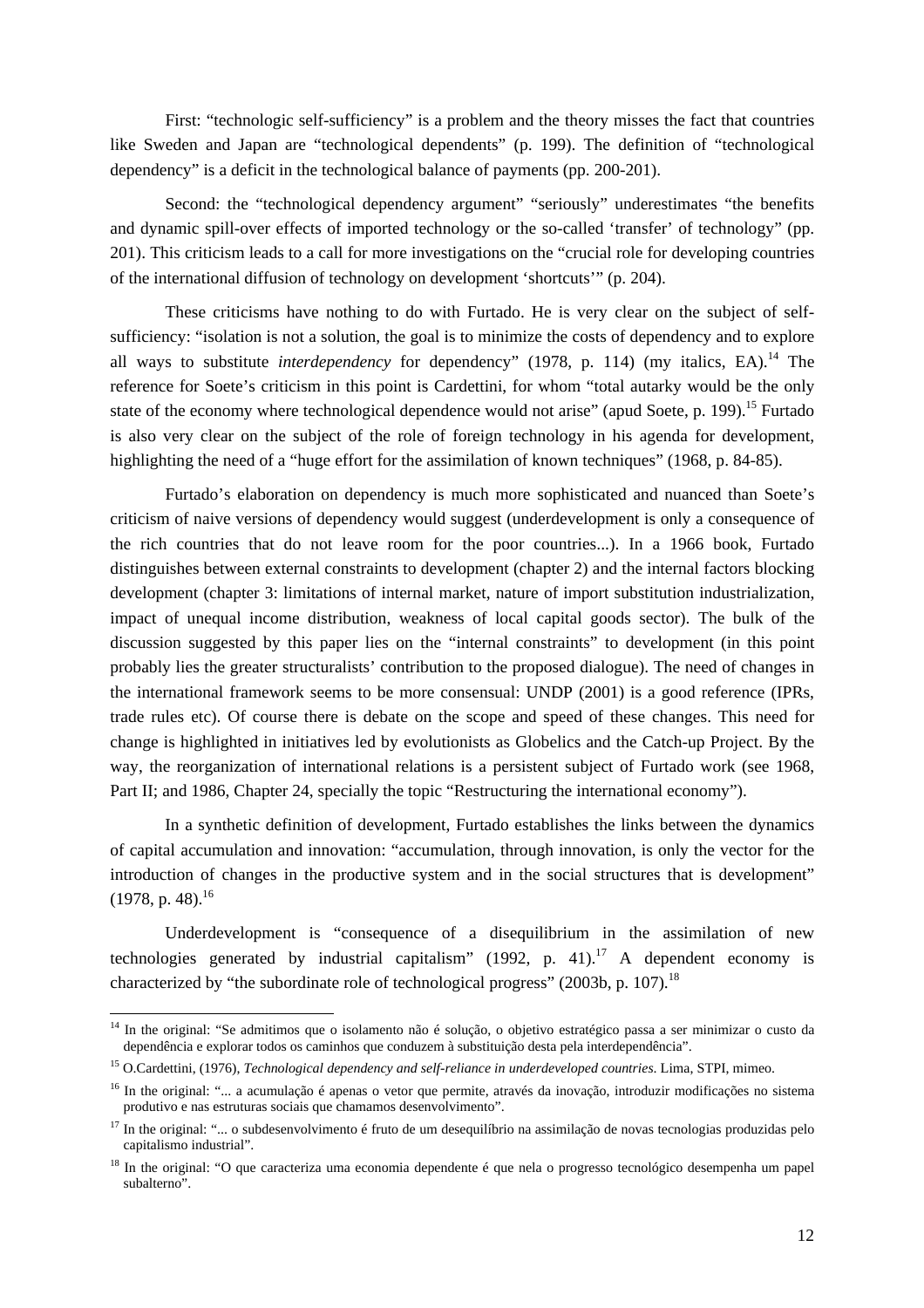### <span id="page-12-0"></span>**II.2. An interregnum: What does differentiate Furtado's approach?**

This section suggests that Furtado's elaboration on inadequacy of technology is much more complex and nuanced than the meanings normally attached to "inappropriate technology".

Amsden (1987) surveys the various meanings of appropriate technology in *The New Palgrave*. During the 1950s and 1960s the debate was on the subject of "choice of technique", to maximize the output growth (Eckaus, 1962 and Sen, 1964 are examples of this line), in the 1970s the debate was on the technology appropriate to maximize employment. Amsden (1987) mentions Schumacher's *Small is beautiful* and a so-called Appropriate Technology Movement. For her, this movement identified appropriate technology and self-reliance.

In the intersection between evolutionists and structuralists, Meirelles (1989, pp. 147-156) discusses the "problem of appropriate technology", specially the neoclassical version of the subject (Eckhaus, 1962). For Meirelles, a labor division between developed and underdeveloped countries in R&D activities is a necessary but not sufficient condition for an appropriate technology (p. 149). He articulates the technology used with the patterns of competition in operation (à-la Steindl), indicating the existence of "technical barriers" to the use of labor-intensive techniques. Correctly, Meirelles points that the goal of internal efforts on R&D cannot be to avoid "capital-intensification". Therefore, capital-intensive techniques may be part of the appropriate technology solution.

Teitel (1978) summarizes the "conventional wisdom" on "inappropriate technology": 1) Lessindustrialized countries (LICs) are passive recipients of technology transferred from the industrialized countries (ICs); 2) that this technology is generally transferred *en bloc* with little or no adaptation; 3) that the prices of the factors of production are severely distorted in LICs, leading to excessive utilization of capital and underutilization of labor". Teitel's discussion is very interesting, and the results of his investigation useful for the criticism of naive versions of inappropriate technology. However, his investigation is centered around specific techniques and on efforts at firm level (and it is useful due to this focus: Teitel is discussing some "islands of efficiency" that exist in immature NSIs). The results are interesting both in the cases of success in adaptation of foreign technologies and in the cases of failure in this adaptation.

Teitel finds "strong indications" of the effort necessary to use foreign technologies: "the technologies acquired are usually adapted in greater or lesser degree to local conditions" (p. 367). Therefore, the use of foreign technology needs non-trivial efforts.

Teitel also identifies "a number of cases of industrial technologies that are inappropriate because of different factors": "response unsuited to market requirements"; "failure to use and/or adapt to supply of local materials"; "failure to adapt to a different scale of production"; "insufficient use of labor due to distortions of the price of factors and other restrictions"; "import of unsuitable machinery"; "selection of unsuitable technology" (p. 367)

Teitel concludes the paper noting the existence of "several cases of successful technological adaptation, especially in the more industrialized among the LICs". The successful cases found in Teitel's questionnaires probably are related to sectors where "partial catch up" has been achieved: for instance, in his paper there are references to the Brazilian steel industry (p. 367). Integrating these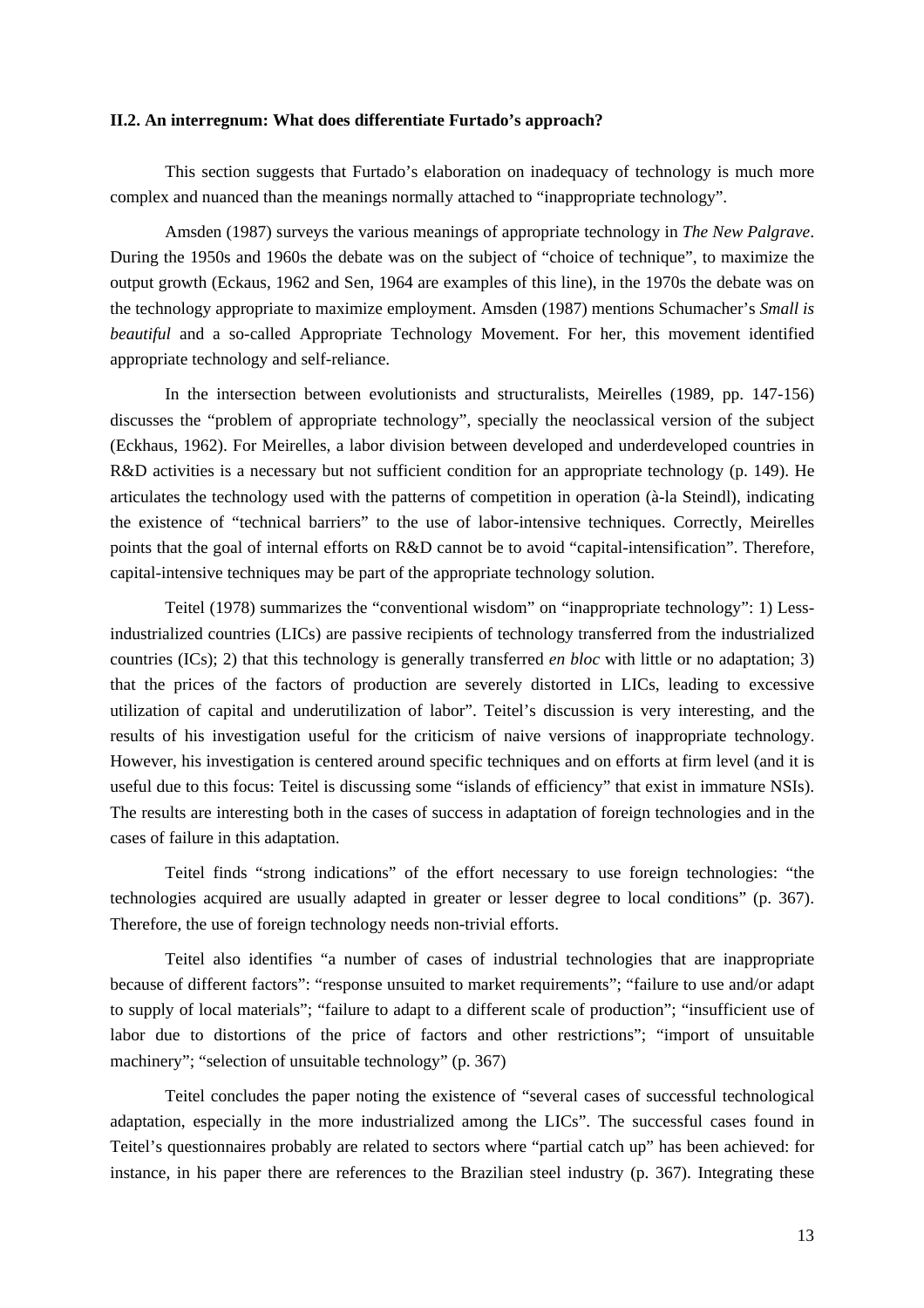<span id="page-13-0"></span>findings to the structuralist approach, it could be said that these successful cases add new layers to the technological heterogeneity prevailing in underdeveloped countries (especially in the "high level underdeveloped countries"). In his conclusion, Teitel expects that "the adaptation and creation of technology in these countries will continue to grow, especially with, inter alia, "the creation and expansion of scientific and technological infrastructure" (p. 368). This is a link to the elaboration on NSI.

Furtado's view on the inadequacy of technology is more complex and nuanced than the simplistic versions of inappropriate technology. Furtado would share the criticisms of Meirelles and Teitel to the more simplistic views on inappropriate technology. Far from the small is beautiful approach, the limitations of the conventional wisdom on factors endowments and the simplification on the self-reliance reaction against inappropriate technology, Furtado's elaboration stresses another issue. The interesting points from Teitel's paper indicates the possibility of partial and localized catchup, highlights how these partial catch-ups depend upon internal efforts and not on a passive adoption of technology. From Furtado's standpoint, the issue here is why the catch up is only partial and localized.

The point of this paper is that Furtado's view stresses another issue: the overall relationship between the technological orientation of underdeveloped countries and their social unequal condition. His concept of "inadequacy of technology" incorporates this in a nutshell, and translating to the concepts of the economics of technology, the NSIs reflect and reproduce this relationship.

#### **II.3. The structural roots of technological inadequacy**

The subject "inadequacy of technology" is developed by Furtado at least in three writings.

 In *Um projeto para o Brasil* (1968) Furtado presents his initial statement on this subject, mentioning "the penetration of an inadequate technology, that is, not in accord with the factors constellation" (1968, p. 178). The subject is clearly not an important theme, although in the agenda for development later discussed Furtado stresses the need for a "huge effort for the assimilation of known techniques" (p. 84-85).

 In *Teoria e Política do Desenvolvimento Econômico* (1986, see Szmrecsányi, 2001, for information on the previous editions of this book) this subject is more elaborated. In this book, the discussion on "inadequacy of technology" concludes his chapter on "income distribution and accumulation in industrial capitalism". Here, Furtado articulates the "orientation of technological progress" in the center and its "transposition" for another historical context, the periphery.

In his contribution for the *Pioneers in Development* - *Underdevelopment: to conform or to reform* (1987) – in a synthetic presentation, Furtado stresses the historical roots of the issue: "without a perception of the kind of lagging industrialization involved (oriented towards import substitution), economists cannot comprehend the 'technological inadequacy' that aggravates underemployment" (1987, p. 210). "To the extent that the consumption patterns of the minority match the patterns on countries that are leaders in technological progress and that have a high level of capital accumulation, any attempt to adapt technology will be rejected"" (p. 211).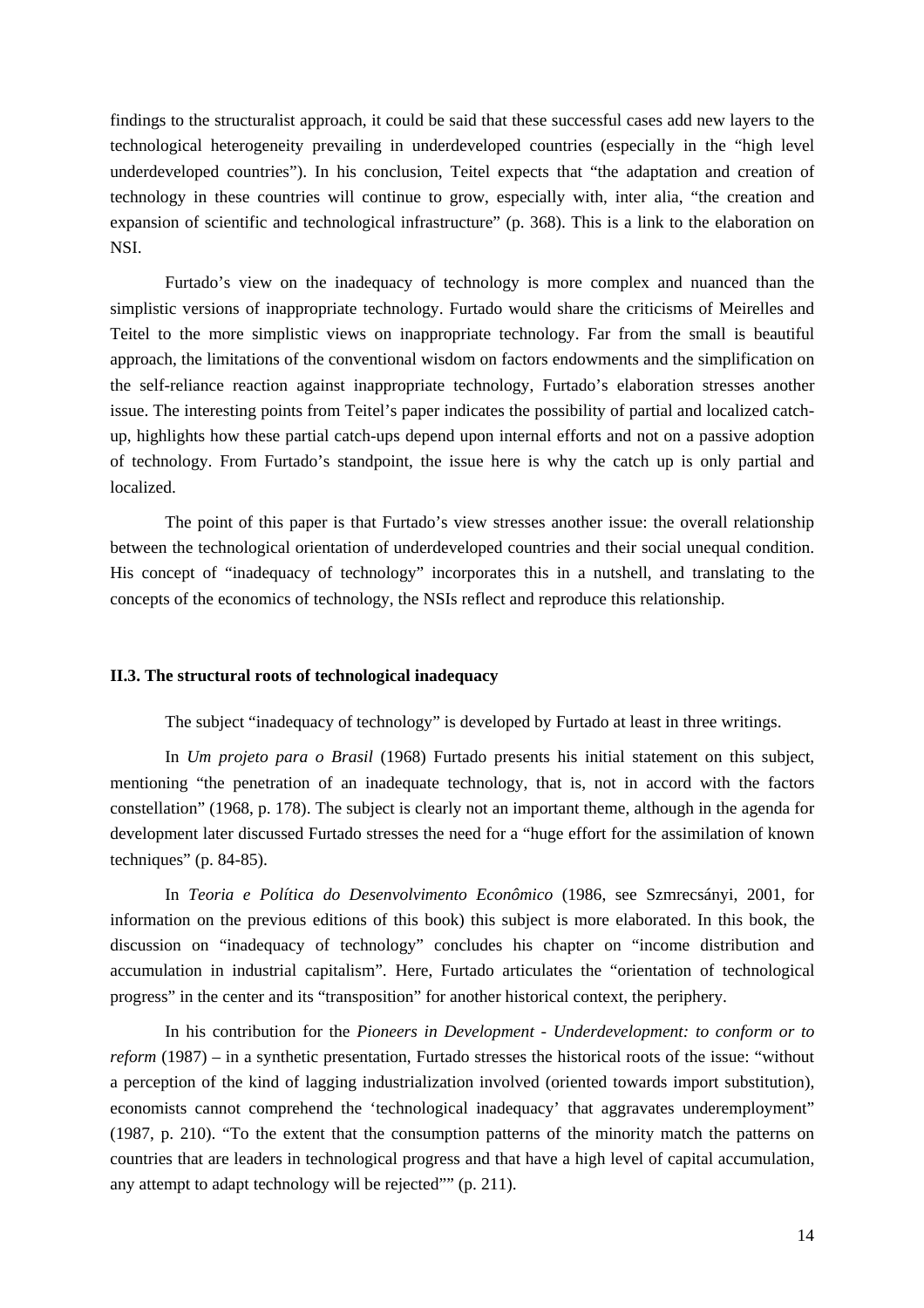What is the causal chain that links patterns of income distribution to technological inadequacy?

- 1) Formation of a social-economic elite, in general in the exporting activities related to agricultural goods demanded by countries at the center;
- 2) this wealthy social-economic elite (never greater than ten percent of the population) imports consumer patterns similar to the countries where the technological revolution was taking place;
- 3) this high-income minority imports goods from developed countries to consolidate their consumer patterns;
- 4) in a further stage of development, the process of import substitution internalizes the production of that goods (protection for consumer goods internal production),
- 5) this protection for internal consumer goods production co-exists with subsides for the import of capital goods, subsides that at least temporarily block the development of an internal capital goods industry (this temporary blockade has lasting effects for the internal technological development, as both the evolutionists and the structuralists would stress) ;
- 6) this combination of protection for consumer goods industry and subsides for imports of capital goods underlies a specific developmental trajectory with productivity gains combined with the growth of unemployment (a growing structural employment surplus);
- 7) as time goes by, a lagged internal production of part of capital goods for these consumer goods industries may take place (pushing the economy to the stage of "high level underdeveloped economy"); $^{19}$
- 8) but as the technological progress at the center keeps introducing new products, as the technological revolutions are part of the capitalist dynamics (here there is an important connection with the elaboration on long waves of capitalist development, as Freeman et all, 2001, would summarize), pushed by the "waves" initiated by each new technological revolution, the process described repeat itself again and again, with new imports, new import substitution and import of capital goods related to the new import substitution;
- 9) the end result is a process of modernization and marginalization; a process permanently renewed by the dynamics triggered by technological revolutions at the center; on the one hand the modernization side (in the begging there were hats and expensive clothes, then imported cars, then imported phones, then imported PCs and so on), on the other hand the marginalization side (the home-less, the computer-less etc);
- 10) regarding modernization, local industries are "pushed" by the adoption and by the permanent update of consumer patterns diffused from developed countries; this continuous effort, as the

<span id="page-14-0"></span> $\overline{a}$ <sup>19</sup> In the original: "A fase superior do subdesenvolvimento é alcançada quando se diversifica o núcleo industrial, capacitandose este para produzir parte dos equipamentos requeridos para que se efetue o desenvolvimento" (1986, p. 145).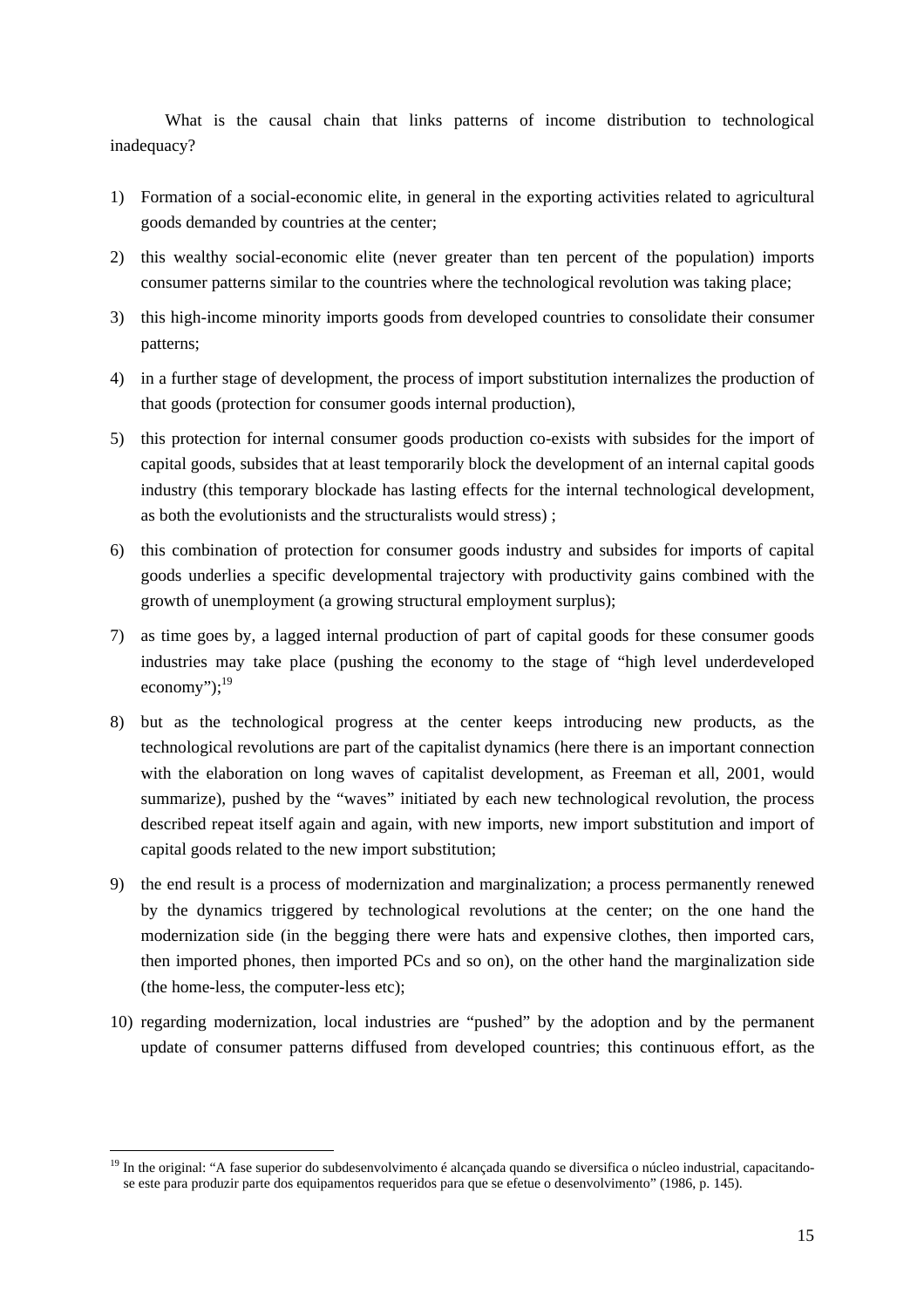technological revolutions take place at the center, at least allowed the Brazilian economy to preserve a more or less stable "gap" vis-à-vis developed countries;<sup>20</sup>

- 11) regarding marginalization, the unemployment generated by the use of capital-intensive techniques is not absorbed by the underdeveloped local capital goods firms (that when they evolve, they do it in a lagged and incomplete way), this unemployment affects the structural surplus labor;  $^{21}$  $^{21}$  $^{21}$
- 12) this process of "modernization-marginalization" leads to a permanent renovation of structural dualism: once there was a dualism between agriculture and industry, then between the traditional and modern sectors; and now there are dualism between formal and informal sectors of modern sectors as industry and services (Furtado writes, "industrialization has been aggravating the dualism in the labor market", 2003b, p. 97); $^{22}$  $^{22}$  $^{22}$
- 13) the overall balance is a more complex and a deeper social heterogeneity (2003a, p. 11), that is incorporated in all sectors of activity, including the scientific and technological dimensions;
- 14) structural heterogeneity, with this combination between "modernization-marginalization", leads to a complex internal organization: Gilberto Freyre stressed the co-existence and simultaneity of different "social times", in a work on Brazil in the early  $20<sup>th</sup>$  Century (this is truer in the beginning of the 21<sup>st</sup> Century!). Souza (2000) presents an interpretation of Gilberto Freyre's work, stressing this persistent renew of duality, now symbolized by the contrast between rich and isolated villas and slums  $^{23}$  $^{23}$  $^{23}$

Celso Furtado sums up this process: "the major cause of productivity gains in an industrialized peripheric economy seems to be the diversification of consumer patterns of high-income minorities, without repercussions on the living standards of the majority" (1986, p. 182).<sup>24</sup> Limitations of internal market size impact (negatively) the possibilities of technical progress, breaking the development push earlier than necessary for a sustainable process of catch up.

<span id="page-15-0"></span> $\overline{a}$ <sup>20</sup> According to the Penn World Table, the averages catch up indicators for Brazil (Y = Brazilian GDP per capita / US GDP per capita) are: 16.1 in the 1950s, 17.2 in the 1960s, 23.4 in the 1970s, 24.9 in the 1980s and 21.8 in the 1990s (data for only 1990-1992).

<span id="page-15-1"></span> $21$  This lagged (and incomplete) development of capital goods sectors may be integrated to Pavitt's 1984 paper: translating this to Pavitt's taxonomy, the "science-based firms" and the "specialized suppliers firms" are always weak (or even absent) in internal industrial structures. These weaknesses are reflected in the balance of payments, which is another key subject of structuralist elaboration as a source of external vulnerability of these economies. Freeman (1995, p. 21) comments the "vulnerability of national economies to external shocks" as a contemporary issue.

<span id="page-15-2"></span> $^{22}$  The persistence of features of pre-war features of underdevelopment may be seen in the data regarding workers employed in "domestic services". For Lewis (1954, pp. 408-409), the 16% of Barbados' population working in domestic services is an indication of the "disguised unemployment". Almost 19,6% of the workforce is employed as "domestic workers" in Brazil, data for 2000 (According to Gaspari, quoting a paper from Márcio Pochman, in FSP, 14/03/2004, p. A10).

<span id="page-15-3"></span><sup>&</sup>lt;sup>23</sup> A good illustration of how technology incorporates the perverse social features of marginalization, is the Brazilian excellency in the "armored vehicles industry", part of a general strength of "security sector" in the Brazilian economy. In a very simplistic formulation, there is a link between the polarization of wealthy and poverty in geographical proximity, marginalization, criminality and huge investments by rich in security. The result is a reality that the observation of John Bond, Chairman of HSBC: "there are more armored cars in Brazil than any other country" (*Gazeta Mercantil,* 4/03/2004, p. 1). The dynamic impact of a strong "armored cars industry" is certainly unable to feed any catching up process!

<span id="page-15-4"></span><sup>24</sup> In the original: "Mais precisamente: o principal fator causante da elevação de produtividade na economia periférica industrializada parece ser a diversificação dos padrões de consumo das minorias de altas rendas, sem que o processo tenha necessariamente repercussões nas condições de vida da grande maioria da população".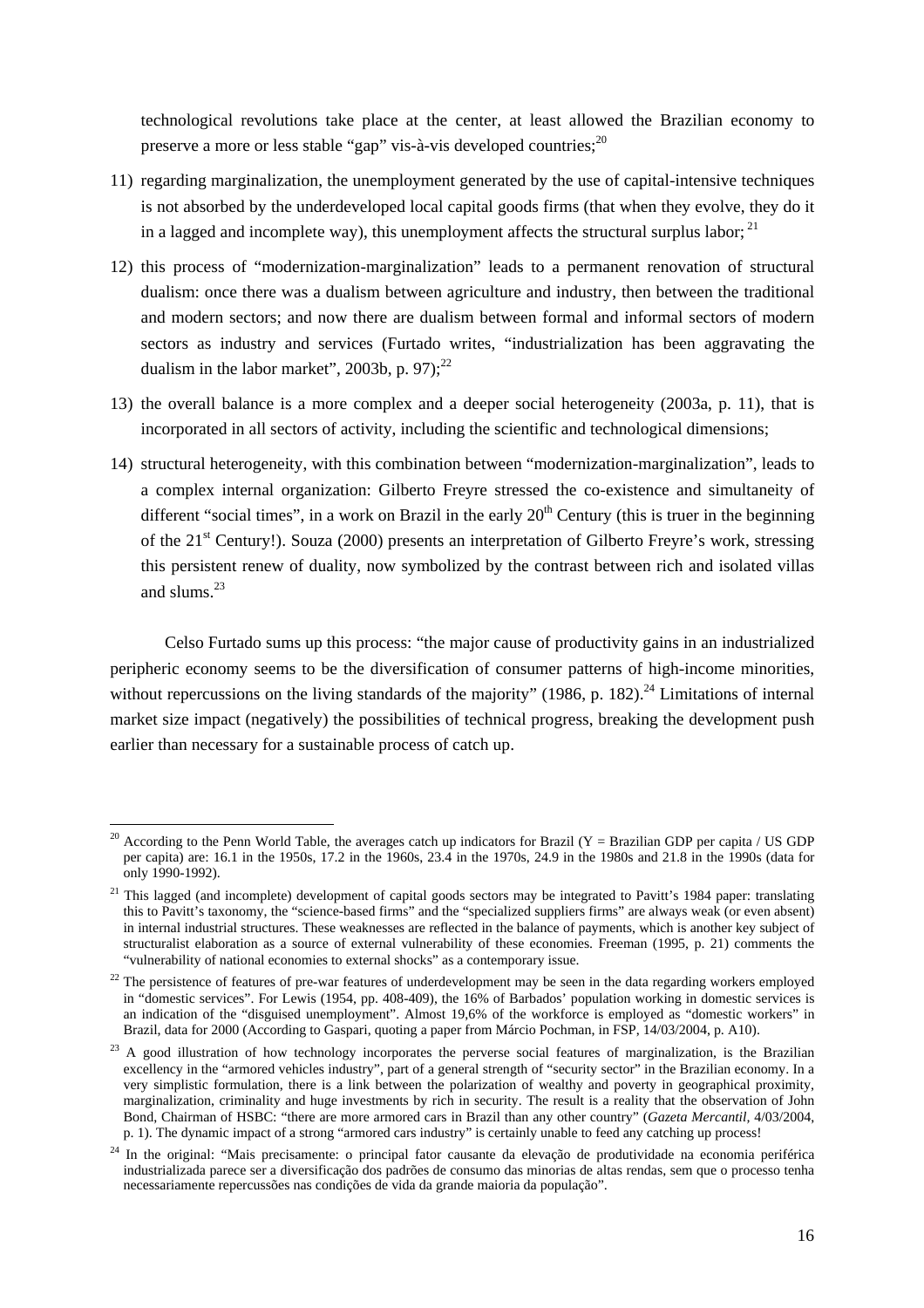<span id="page-16-0"></span>What is the main message of this elaboration? What is the major contribution from Furtado's concept of "inadequacy of technology" to the evolutionary approach? To overcome underdevelopment technology is a key factor, but it is not enough. Underdevelopment is not a mere consequence of lack of institutions, therefore its overcoming is not only a problem of institutional-building. The development process is not only a quantitative one (more resources, more institutions, etc etc).

There are successful stories of firms, universities, cases of success in the control of diseases consequence of Brazilian science - there are partial connections between the scientific and technological institutions. These escapes from the strong logic of underdevelopment may be taken as references of possible routes for the catch up process.

There are decisive qualitative steps that seem to be precondition for the whole developmental process. The key step might be the untangling of a deep-rooted institutional arrangement, useful for social classes and sectors that allow huge profits for a wealthy minority.<sup>25</sup>

This deep-rooted institutional arrangement could be translated to the evolutionary language as a very special case of "lock in" phenomenon. Nelson (2004, p. 12) points the social resistance for the catch up process in the periphery: "Achieving the needed reforms in economic structure may well be a more difficult task than gaining the scientific and engineering knowledge needed to operate the new technologies". One reason "is the political power of old firms and industries, and the difficulties they may have in transforming themselves. For comfortable, well-connected, old firms, creative destruction is not a welcome thing. Politically and socially, creative destruction is not easy to handle".

This paper conjectures that development depends on breaking this crucial "lock in".

Again, here there is the rub: how to break this strong institutional (negative) logic? How to escape this vicious cycle of limited growth, limited technological up-to-date and continuous structural underdevelopment?

### **III. FURTADO ON THE ROLE OF TECHNOLOGY FOR OVERCOMING UNDERDEVELOPMENT**

As underdevelopment has a strong technological determination, as seen in section II, an important question is how Furtado puts forward the contribution of technology for overcoming underdevelopment.

 In *Subdesenvolvimento e estagnação* (1966), Furtado discusses "institutional changes" as precondition of Latin American development. Among these, Furtado highlights one institutional change that would influence "the orientation of technological progress, given the specific requirements of present phase of development of regions economies and of modernization of social structures" (pp.  $39-40$ ).<sup>26</sup> Therefore, Furtado suggests that a change in the orientation of technological progress is a precondition for development. This statement, very initial and tentative, flags an important issue since earlier stages of Furtado's elaboration: development is not only the absorption of technology generated abroad. However, this statement is not further elaborated in this book.

In the first essay of *Um projeto para o Brasil* (1968), Furtado presents an important section on research and investments in human resources. In this section he criticizes the previous Brazilian development for "it was done without aiming at technological autonomy" (p. 85). Coherently, in this

<span id="page-16-1"></span><sup>&</sup>lt;sup>25</sup> According to the Brazilian Central Bank, in 2003, Brazilian residents officially declared US\$ 72 billion in foreign accounts (*Folha de São Paulo*, 22/02/2004, p. B4). 26 In the original: "influir na própria orientação do progresso tecnológico, em função de requerimentos específicos da

<span id="page-16-2"></span>presente fase de desenvolvimento das economias regionais e da modernização das estruturas sociais".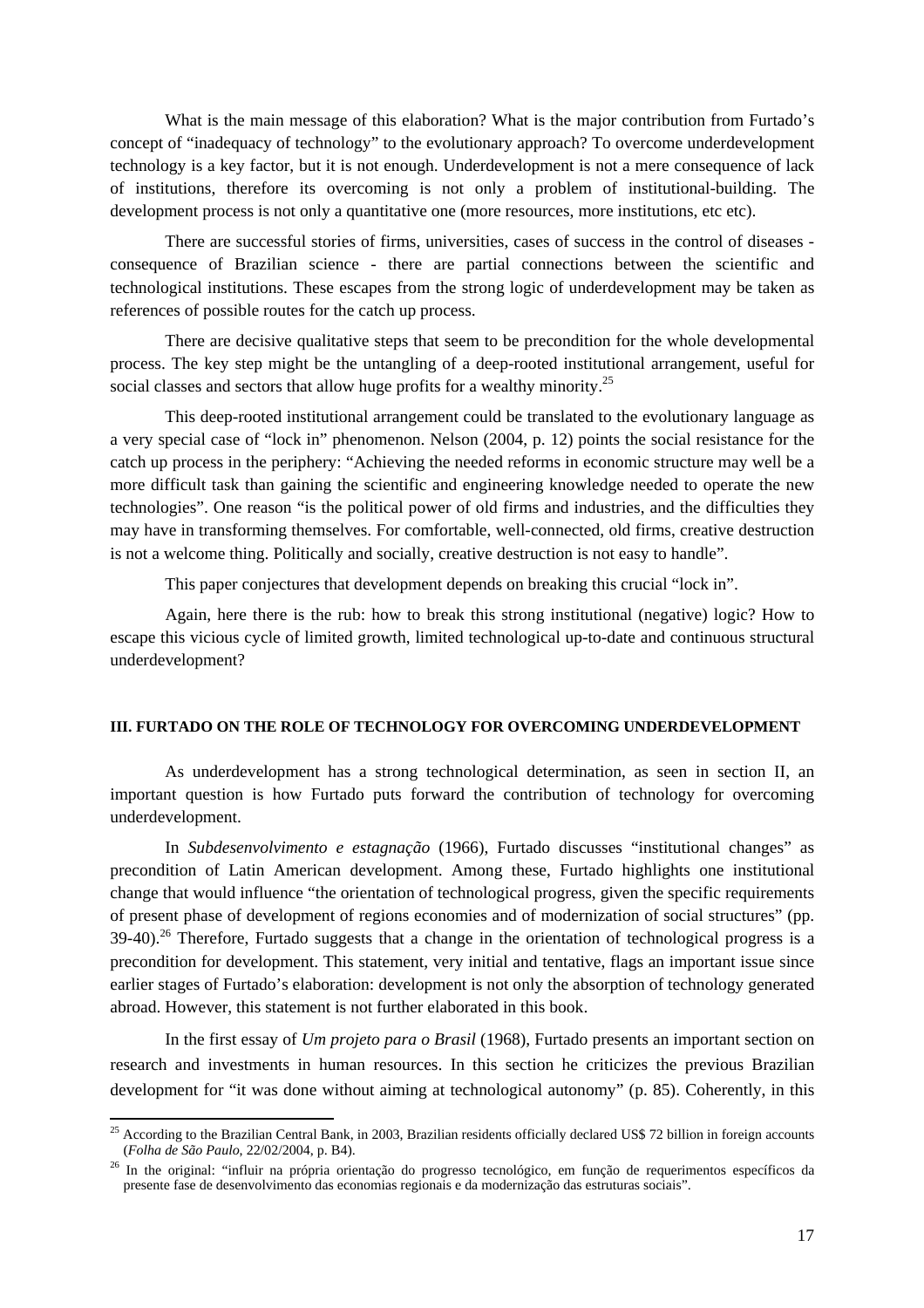section Furtado explains the need of "a big effort for the adaptation of known techniques" and emphasizes that "in a development plan…assimilation, adaptation and creation of new techniques should be top priority" (1968, pp. 84-85).<sup>[27](#page-17-0)</sup> <sup>[28](#page-17-1)</sup>

This combination of using known techniques (assimilation of techniques invented abroad), which use presupposes adaptation (not an effortless process, would the evolutionists stress) and creation of new techniques is very important. This combination among assimilation, adaptation and creation points to the multifarious tasks for the process of technological development. Next section links this three-folded approach to challenges that national systems of innovation should face to overcome underdevelopment.

 In *Criatividade e dependência na civilização industrial* (1978), probably the book that Furtado went further in his views on technology, there is an articulation between dependency and control of technology (by the center). There are five power resources underlying the "so-called international economic order": 1) control of technology; 2) control of finance; 3) control of markets; 4) control of the access to non-renewable natural resources; 5) control of the access to low-wage labor (1978, p. 115). In this book, the control of technology is seen as the key resource shaping the "international power structure" (1978, pp. 116).<sup>29</sup> This technological domination tends to be strengthened by the proliferation of transnational corporations. Therefore, summing up, "the struggle against dependency is an effort to nullify the effects of the monopoly of this resource owned by central countries" (p.  $117)$ .<sup>[30](#page-17-3)</sup>

Dependency is, in first place, technological dependence (1978, p. 123). Therefore, the main question is: how to confront technological dependency? Furtado answers: "gathering other power resources to neutralize, at least partially, the weight of technological dependence – this is the essential effort that peripheric countries should implement to advance the development process" (p. 123). What are the preconditions to face the technological dimension of dependency? "The struggle in the technological front becomes feasible only with the control of expressive internal market share and with the existence of a critical mass of financial resources" (p. 123).<sup>31</sup> Is Furtado in this elaboration in line with the early Schumpeter and his *Theory of economic development*, with his view that "monetary markets are the headquarters of capitalism" and that the "main function of monetary or capital market is the commerce of credit aiming to finance development" (Schumpeter, 1911, p. 86)? There is a point here, which should be in any reasonable research agenda on peripheric NSIs: the relationship between the financial system and the rest of NSI's institutions. Translating this point to the language of the next

<span id="page-17-0"></span><sup>&</sup>lt;sup>27</sup> In the original: "no plano de uma política de desenvolvimento ... a assimilação, a adaptação e a criação de novas técnicas deverão colocar-se no primeiro plano".

<span id="page-17-1"></span> $28$  This paragraph was kept in a French version of Furtado's elaboration (1970), but omitted in the new Brazilian edition of this book (2003b).

<span id="page-17-2"></span><sup>&</sup>lt;sup>29</sup> The role of technology in Furtado's work is now subject of an interesting debate among structuralists in Brazil. Tavares (2000, 131-132), for instance, assumes a different starting point (vis-à-vis the ECLA school): argues that the role of international money is more important than the role of technical progress in shaping the domination schemes of the capitalist system.

<span id="page-17-3"></span><sup>&</sup>lt;sup>30</sup> In the original: "dos recursos de poder referidos, o primeiro – o controle da tecnologia – constitui atualmente a trava mestra da estrutura de poder internacional. Reduzida a suas últimas conseqüências, a luta contra a dependência vem a ser um esforço para anular os efeitos do monopólio desse recurso detido pelos países centrais".

<span id="page-17-4"></span><sup>&</sup>lt;sup>31</sup> In the original: "A luta na frente tecnológica somente se torna viável quando foi assegurado o controle de importantes segmentos do mercado interno e reunida massa crítica de recursos financeiros".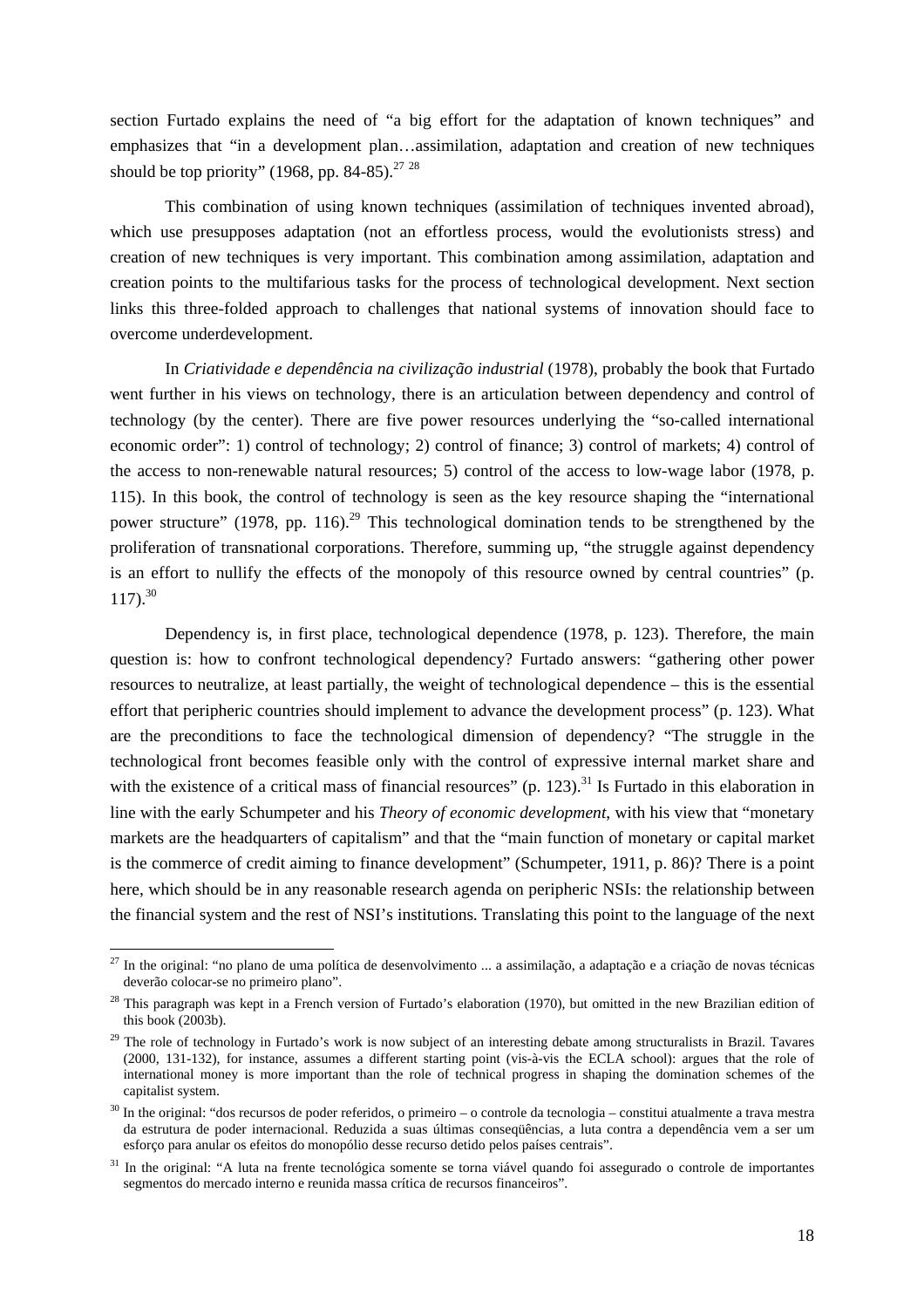section, Furtado would be writing that the process of technological catching up has a financial precondition.

Although the "struggle in the technological front" should wait for market and financial preconditions, there are intermediate steps that should be taken: "creation of links of authentic interdependence, without technological autonomy; attempt to change the orientation of technology without the control of technology" (p. 124). $^{32}$ 

In his more theoretical book (*Teoria e Política do Desenvolvimento Econômico*, 1986), Furtado has several important points, beyond the discussion of the inadequacy of technology, as put forward in the previous section. Explaining the consequences of industrialization through the process of import substitution and the emergence of the "high level underdeveloped economies", he shows how it faded. To resume development, "high level underdeveloped economies" must "endow their economies with own dynamic centers" (p. 205-206). Again, in terms of the next section, this "own dynamic centers" cannot exist without the maturing of NSIs.

Furtado introduces here the subject of "selection of techniques aiming at social objectives" (p. 187 and p. 240).

In an essay from *Brasil: a construção interrompida* (1992) Furtado stresses that underdevelopment is superable: South Korea and Taiwan are two recent examples of how underdevelopment as a "historical trap" can be overcome (1992, p. 51). For Furtado, there are two necessary conditions for the overcoming of underdevelopment: 1) "social homogenization" and 2) "the creation of an efficient productive system, endowed with relative technological autonomy" (1992, p. 52).

Summing up, Furtado's elaboration on the role of technology for the overcoming of underdevelopment highlights: 1) reorientation of technological progress is important (1966); 2) technological autonomy was not a priority during the Brazilian industrialization (1968); 3) to confront "technological dependence" resources from other areas are necessary (internal market and financial resources), although one might try to change the orientation of technology even without controlling it (1978); 4) the overcoming of the "barrier of underdevelopment" has a "relative technological autonomy" as a necessary precondition (1992).

Furtado seems to be rephrasing the role of technology as he elaborates his views on development (and evaluate the practical results of industrialization). In the tension of this rephrasing process there is a clear understanding of a specific role for technology, certainly determined by the role that technology has in his view in shaping the international division of labor.

<span id="page-18-0"></span> $32$  In the original: "De uma maneira imediata, trata-se de criar vínculos de autêntica interdependência, sem dispor de autonomia tecnológica; de tentar modificar a orientação da tecnologia sem ter o controle desta...".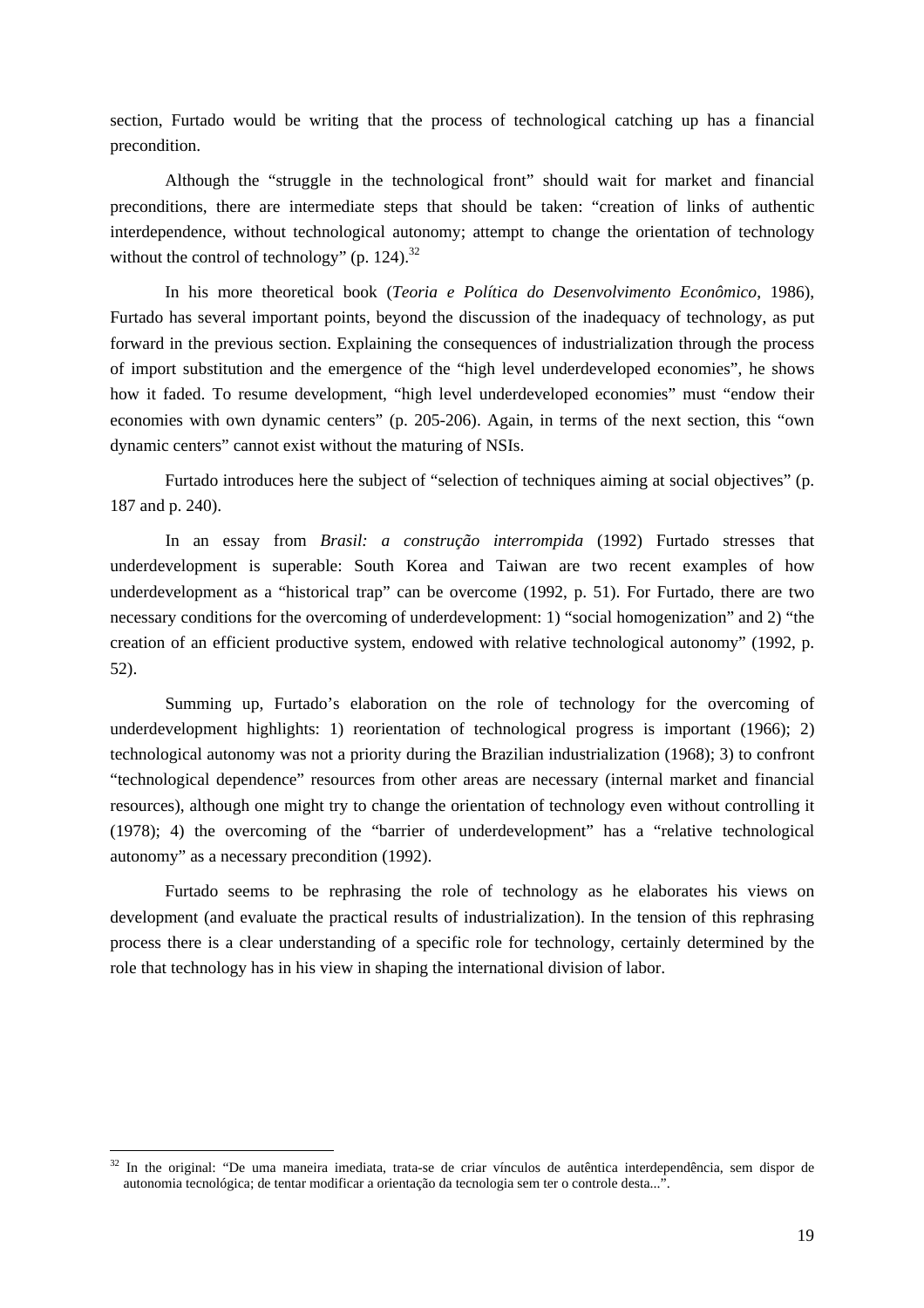### <span id="page-19-0"></span>**IV. NSI AND THE INADEQUACY OF TECHNOLOGY**

What is "adequate technology", as formulated by Furtado and after the exploratory dialogue between evolutionary and structuralist approaches? Technology is adequate when it feeds an overall process of catching up (combining assimilation, adaptation and creation of new techniques) and when it breaks the perverse combination of "modernization-marginalization".

This section suggests one point for the dialogue between structuralists and evolutionists: adequate technology as a reference for public policies. As discussed in previous sections, Furtado's concept of technological inadequacy enlightens the understanding of present-day NSIs in the periphery.

Adequate technology may be seen as a reference for public policies (for maturation of NSIs in the periphery) and as result of steps forward in the maturation of peripheric NSIs.

The complexity of the internal structure of contemporary underdeveloped countries underlies this discussion. The heterogeneity, the reality of deep inequality in all realms of economic and social life could be read as with two messages: as bad news, indicating a huge social problem to be overcome. But, as good news, showing sectors and regions where, in the language of NSI, "partial connections" between its components are operating. Probably, Teitel's argument may be integrated here, as he shows that where technology is absorbed there are real local effort and not only passive reception.

The problem is the localized nature of these successful cases of technology assimilation. It is important to note that in almost all successful cases there is a kind of mini-NSI working, with an integration between universities or research institutes and the economic/industrial sector: 1) steel industry: the process of internal capability can be traced back to the *Escola de Minas* and all schools that in a certain way descend from that pioneer institution (see Mazzoleni, 2003); 2) petrochemicals: there are strong connections between Petrobrás research center and universities as UFRJ and others; 3) EMBRAER: connected to *Instituto Tecnológico da Aeronáutica*; 4) agro-industrial sector: there is a central role for EMBRAPA, etc.

However these important exceptions, the polarization "modernization-marginalization", born out of the causal chain described in section II.3, is necessarily inscribed in the existing institutions of the Brazilian NSI. Therefore, the route for the "maturation" of the Brazilian NSI is not only the quantitative expansion of existing institutions. Certainly there are problems related to the lack of critical mass in science and technology. But the NSI institutions that have been functional for the Brazilian economy so far, are not the institutional framework necessary for a successful catching up process.

Again, the social deep-rooted factors reflected in technological inadequacy block the spreading and the diffusion of these well-succeeded practices to small sectors and few regions. Bernardes et all (2003) put forward the need to double (or to treble) the resources devoted to science in Brazil to reach a "threshold" that might be overcome before triggering a more interactive (and generalized) relationship between science and technology. These investments in the scientific infrastructure are not isolated (and have as a prerequisite) huge investments in education and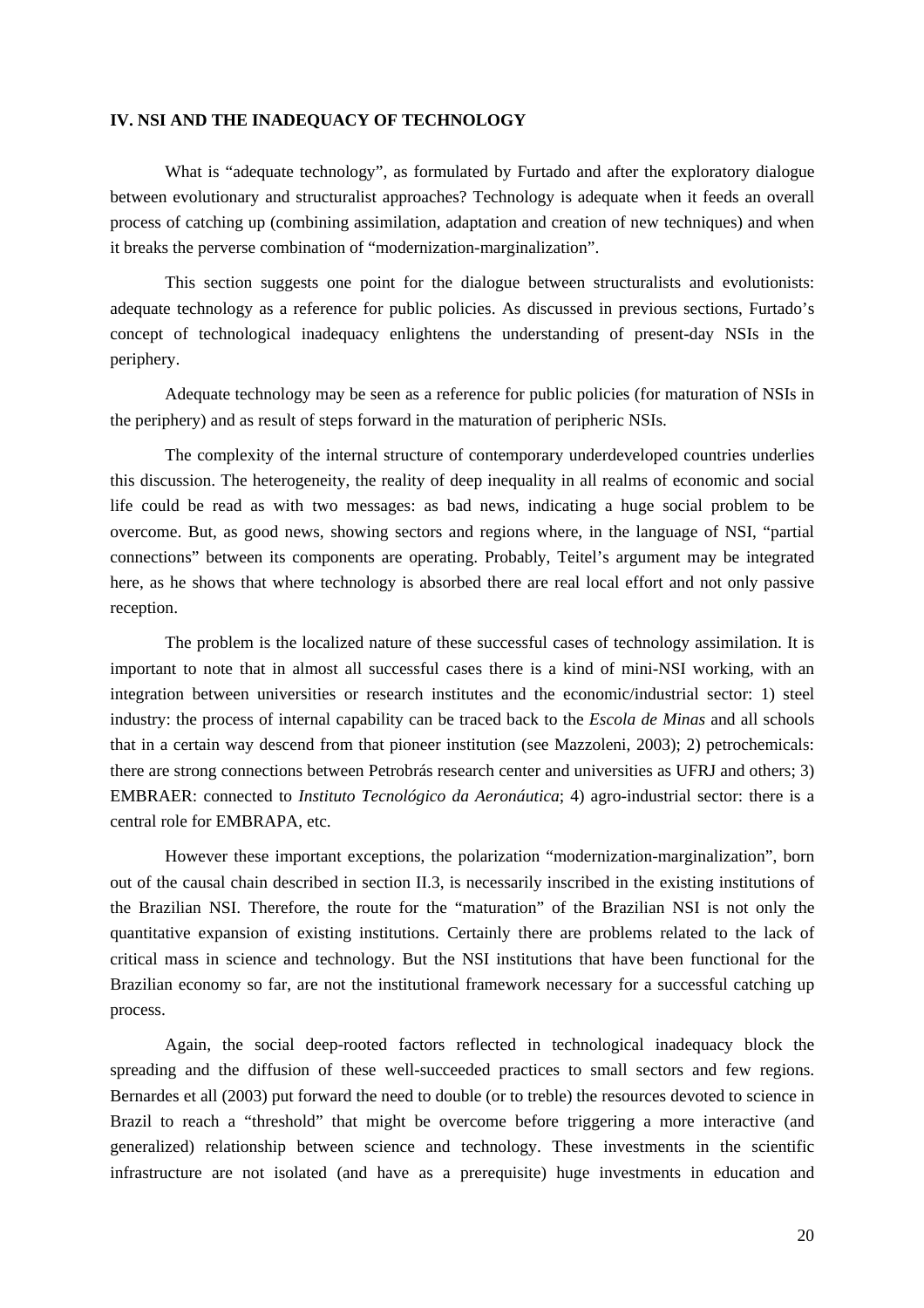universities. The availability of higher education resources in the US, according to Rosenberg (2000), enabled American universities to have "economic responsiveness". For Rosenberg, "its great size ... has made it possible to maintain a high degree of specialization and diversity within a very large system" (p. 41). A large country as Brazil (and India, Mexico and South Africa) needs this combination of specialization and diversity. Therefore, size matters. And restrictions on the increase of university enrollments are consequences of marginalization issues, that affect the whole educational trajectory of the poorest sectors of the population.

Furtado stresses a three-folded process of technological catching up, involving assimilation, adaptation (of know techniques) and creation (of new techniques).<sup>33</sup> This three-folded process of technological catch up should be related to minimize the structural labor surplus. How to combine this process of generalization of catch up? Probably a more precise way to pose the question is this: how to generalize these successful partial catch up?

Given that economies as the Brazilian have been able to achieve partial catch up, in terms of sectors and regions, the polarization modernization-marginalization could help here.

The partial and localized nature of successful catch up is a blocking factor for further development. For instance, São Paulo as the more developed state in Brazil has an international location (taking patents and scientific papers statistics as reference) near Argentina and Chile, and very far from Spain. An interpretation of these data suggests probably a specificity of "large countries" NSI formation: advanced regions have their own (nationally isolated) development blocked by lessdeveloped regions.

If the "marginalization" side of the polarization blocks further development and the spreading of catch up, policies to overcome marginalization should come to the center stage of public policies. A reduction in marginalization side of the polarization would spark new demands, growing internal market and new challenges (and opportunities) for local industries (old and new).

Furtado emphasizes that "development in Brazil today is essentially the solution of the social problem" (2003a, p. 14). And he emphasizes the combination of "social homogeneity" with "the creation of an efficient productive system, endowed with relative technological autonomy" - an Eastern Asian lesson for overcoming underdevelopment (1992).

These thoughts may be translated into a necessary combination of innovation systems (Nelson, 1993; Freeman, 1995) with welfare systems (Esping-Andersen, 1990, 1996).<sup>34</sup> To overcome the polarization modernization-marginalization, a combined construction of innovation and welfare systems can be a public policy long-range goal. Underlining this combined institutional building, there is a theoretical elaboration on the positive feedbacks between efficiency and growth (NSIs) and equality (Welfare Systems)[.35](#page-20-2)

<span id="page-20-0"></span> $33$  "Creation of new techniques" might be related to new needs arising from the incorporation ('de-marginalization') of new population sectors to the internal market. The control of Chagas' disease is an example of this point: only with internal capability (scientific, health services, education etc) could this very specific problem be at least controlled (Fernandes, 2005).

<span id="page-20-1"></span><sup>&</sup>lt;sup>34</sup> The dialogue between evolutionists and Esping-Anderson is not new (for instance, see Nelson, 2002).

<span id="page-20-2"></span> $35$  Arrow (1984) discusses the trade off between growth and equity.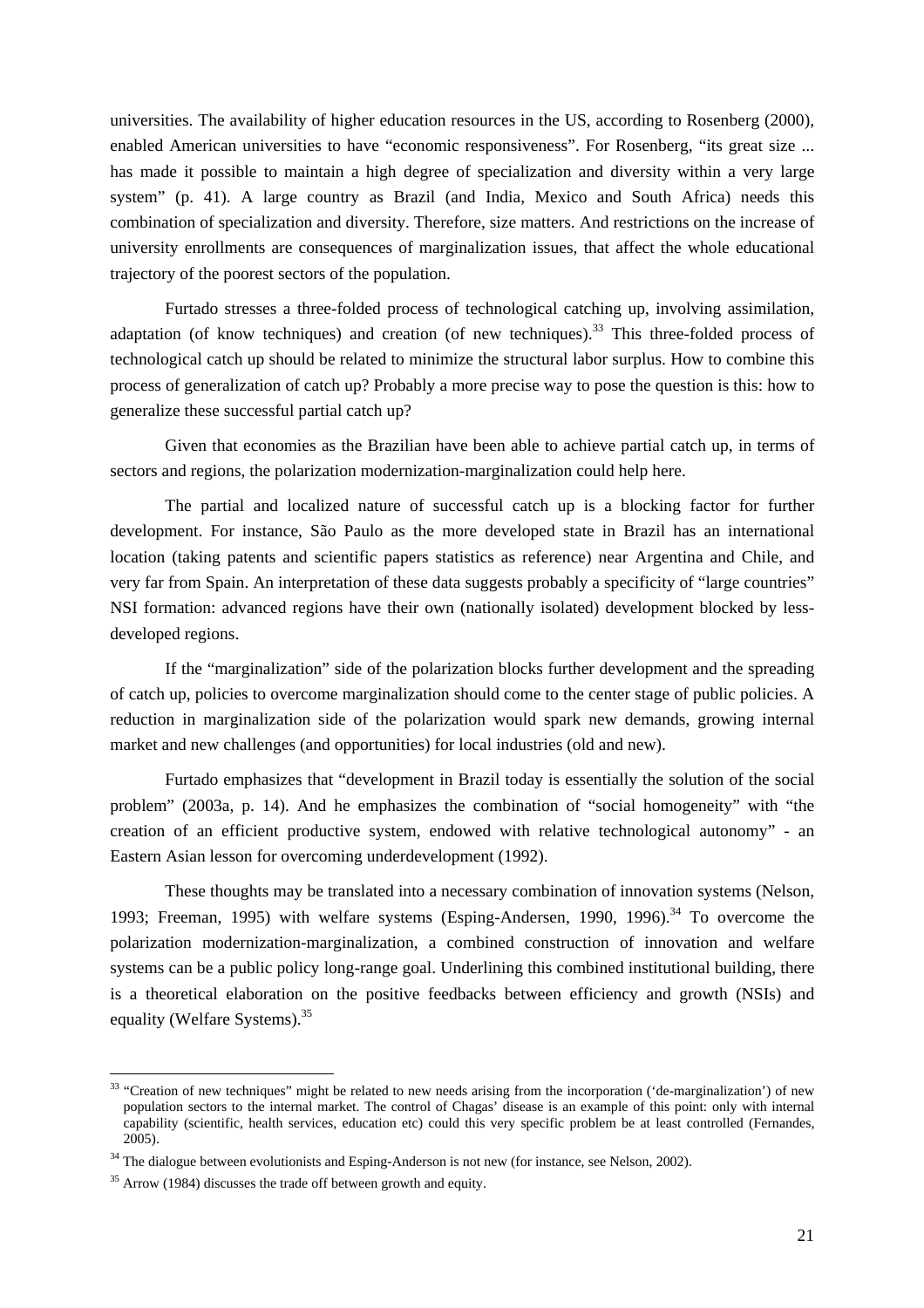How this combination could take place?

From the welfare system to the NSI: 1) the main links are straightforward: a- nutrition and health: basic condition for education and work; b- education: contributing for learning by doing, prerequisite for activities of a knowledge-based economy; c- work conditions (safety, healthy environment, accidents prevention, reduction of working hours, etc): productivity improvements, learning by doing, problem shooting, workers' involvement in technical change; furthermore, 2) Reduction of unemployment, internal market expansion, and division of labor.; and 3) Welfare institutions mitigating "friction" in the labor market due to technical change: a- during a catching up process, technical progress may destroy some occupations and demand new ones (labor training and retraining would be necessary); b- Welfare institutions might establish "flexibility" (workers mobility) without high social costs: this would reinforce a precondition for a more dynamic society, allowing a permanent process of "labor repositioning" pushed by technological revolutions.

From the other direction, the NSI improving welfare conditions: 1) In general: output and productivity growth are sources of welfare improvements; 2) Technical progress as a tool for improvement in labor conditions (priority for automation of working places that causes occupational diseases, for example); 3) scientific community as "focusing device": definition of targets that are "country-specific" (for example, biotechnology development combined with medical research about prevalent diseases, etc). 4) "Mission-oriented" projects: defined in terms of economically feasible technical solutions to particular social problems (as suggested by Freeman, 1996, to particular environmental problems).

Two notes on these mutual relationships are worthwhile.

First, there is interplay between the dynamics of job creation and the existing heterogeneity of labor conditions (from people in the structural labor surplus areas to high tech jobs in industries and universities). This huge differentiation means a large room for upward social mobility. There are a lot of cases where the low-wages jobs are starting points. But, Esping-Anderson stresses the necessary dynamic nature of the process: ".. 'lousy jobs' will constitute only a marginal welfare problem (and even may be beneficial) if they are merely stop-gap, or easy first-entry, jobs for school leavers or immigrant workers. They are a major problem if they become life cycle traps" (1996, pp. 25-26). Noting that "education and skills offer the best odds for people to move on to better jobs", Esping-Anderson concludes, "a low-wage-based employment strategy may be reconciled with equality if there exists guarantees of mobility and improvement" (p. 26). There is a prerequisite for the supply of "education and skills": a good education system, connected with the scientific infrastructure for permanent update in assimilation and adaptation of techniques. And the "guarantees of mobility and improvement" , for cases like Brazil, can only come from a successful catching up process. Earlier in his chapter, Esping-Anderson pointed that the "Scandinavian route" managed the "surplus of 'deindustrialized' largely unskilled, masses with retraining and job creation" (p. 18).

Second, the role of health sector in shaping mature NSIs during catch up processes. From Freeman (1996), the suggestion of "mission-oriented" projects, taking as references health problems. This is probably an unavoidable step (given the 10/90 gap, see GFHR, 2002). This emphasis would have a positive impact on the simultaneous building of innovation and welfare systems, as the health innovation system is located in the intersection between the two systems.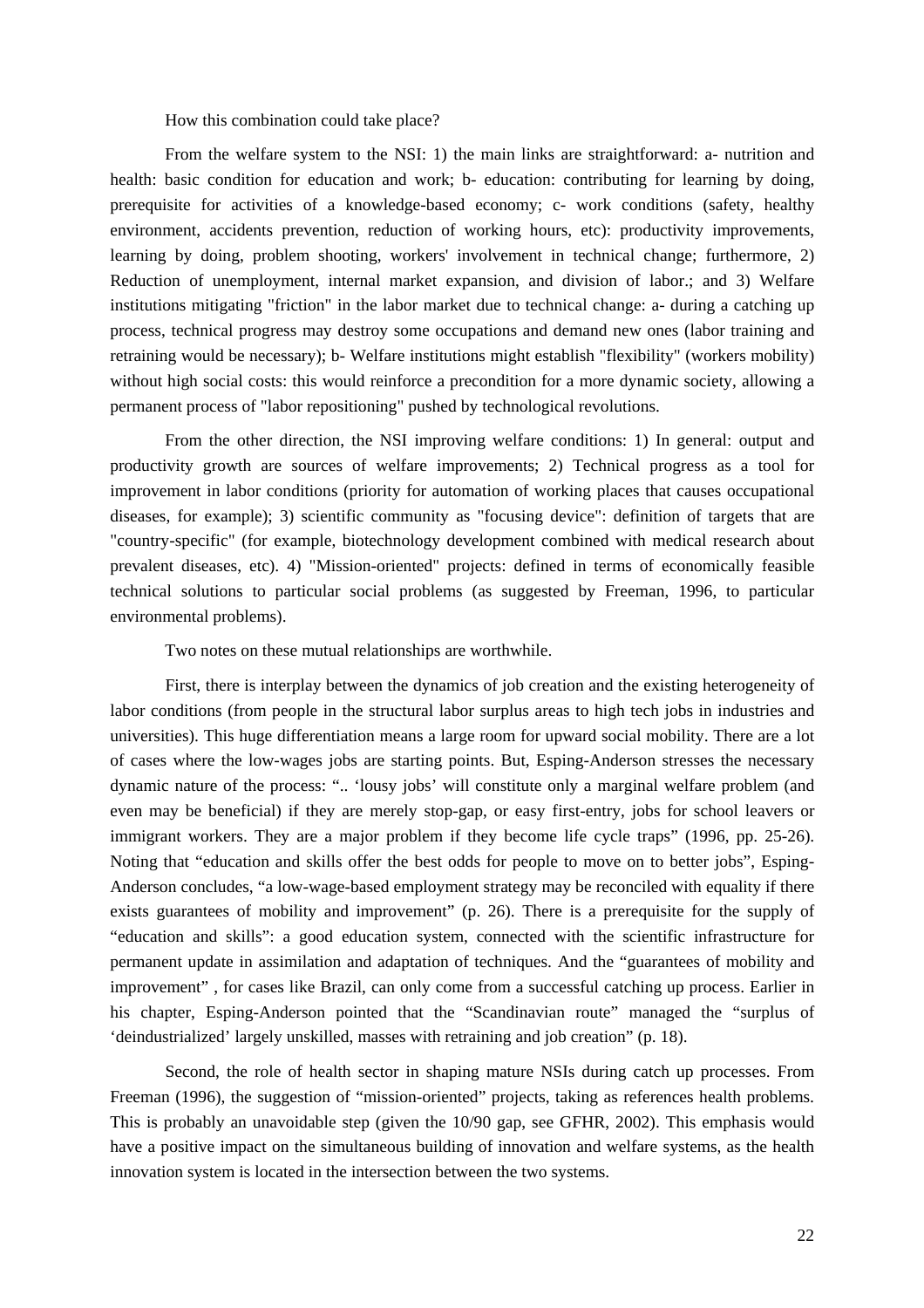<span id="page-22-0"></span>This emphasis on health may help to shape the specialization of scientific capability, pushing the country towards a comparative advantage in medical related disciplines (Lattimore & Revesz; 1996, p. 14). This pattern of specialization would help to contain the marginalization side of the polarity.

#### **CONCLUDING REMARKS**

This paper has a very simple point: Celso Furtado's elaboration may contribute for evolutionist formulation on underdeveloped countries. A theoretical challenge to both evolutionists and structuralists may arise from a careful interpretation of his work, especially focusing the role of technology on the structural rupture center-periphery and the relationship between the inadequacy of technology and the polarization 'modernization-marginalization'.

To transform technological inadequacy is to break the deep links that root the social inequality in the NSI profile. Not easy to handle, but an unavoidable step. Therefore, the task of a simultaneous building of innovation systems and of welfare systems might be a way to overcome underdevelopment. And a task that aims to end the polarization "modernization-marginalization": instead of modern labs coexisting with slums, modern labs contributing to wither away poverty.

This paper conjectures that the institutional response to the polarization modernizationmodernization is the combined formation of innovation and welfare systems. This combination between the formation (or maturation) of an innovation system and the formation of a welfare system may be the "institutional innovation" underlying the Brazilian catching up process.

For further research:

- 1) In a theoretical view, it is useful to explore more: a) the contributions from the understanding of underdevelopment to the elaboration of a catching up agenda for immature NSIs; b) the implications of the combined formation of innovation systems and welfare systems:
- 2) In the public policy side, it is necessary to resume, in a more informed way adapted for a  $21<sup>st</sup>$ Century agenda -, the discussion on combinations between planning and market  $36$ : a) Feasibility of a public policy long-range goal of combined formation of innovation and welfare systems feasible; b) What mix between market and public (state and non-state) institutions is capable of this target?
- 3) In the social front, it is necessary to define through which channels marginalization blocks the virtuous cycle between growth and welfare gains (and how the evolution of NSI institutions may affect these channels, especially through "mission-oriented" projects);
- 4) How are the quantitative changes (resources for critical mass in education and science) related to the qualitative changes?

<span id="page-22-1"></span> $36$  Nelson (2002) discusses the mix between market and public institutions that shapes NSIs in developed economies. This mix is an old subject of the pioneers in development's agenda (Meier, 1984), involving a special attention on the role of planning for the overall process of overcoming underdevelopment (an important subject on Furtado's work, see Furtado 1987, for instance).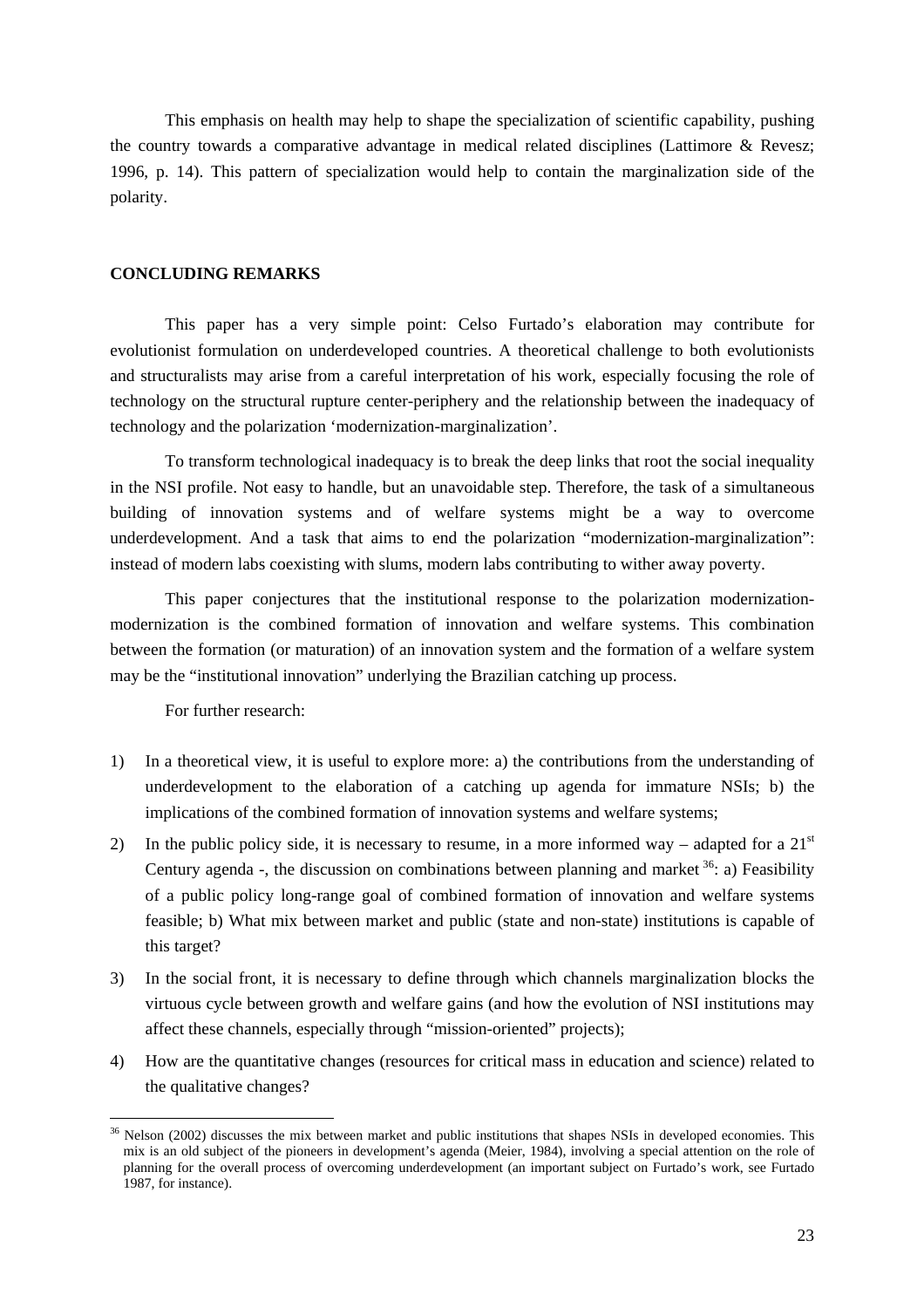- <span id="page-23-0"></span>5) Case studies of successful experiences and of "partial connections" already working in immature systems of innovation (what lessons may be drawn?);
- 6) Focusing the financial dimension, how its reform would change the supply of credit for innovators and for sustainable catch up process;
- 7) Last, but not least, a dialogue between economics, sociology and political sciences is necessary to address the political preconditions of catching up process in democratic societies (there is a political component in the marginalization side of the polarization).

### **REFERENCES**

ABRAMOVITZ, M. (1989) *Thinking about growth*. Cambridge: Cambridge University.

- ADELMAN, I. (2001) Fallacies in development theory and their implications for policy. In: MEIER, G.; STIGLITZ, J. *Frontiers of development theory*: the future in perspective. Oxford: Oxford, pp. 103-134.
- ALBUQUERQUE, E. (2003) *Immature systems of innovation*: introductory notes about a comparison between South Africa, India, Mexico and Brazil based on science and technology statistics (paper available at www.globelics.org).
- AMSDEN, A. (1987) Appropriate technology. In: EATWELL, J.; MILGATE; M.; NEWMAN, P. *The New Palgrave:* a dictionary of economics. New York: W. W. Norton.
- AMSDEN, A. (2001) *The rise of "the rest"*: challenges to the West from late-industrializing economies. Oxford: Oxford University.
- ARRIGHI, G. (1997) *A ilusão do desenvolvimento*. Rio de Janeiro: Vozes.
- ARROW, K. (1984) The trade-off between growth and equity. In: *Collected papers of Kenneth J. Arrow*, v. 1, pp. 190-200.
- BERNARDES, A.; ALBUQUERQUE, E. (2003) Cross-over, thresholds and the interactions between science and technology: lessons for less-developed countries. *Research Policy*, v. 32, n. 5, pp. 865- 885.
- BRESSER-PEREIRA, L.; REGO, J. (orgs) (2001) *A grande esperança em Celso Furtado*. São Paulo: Editora 34
- CEPAL (1998) *Cincuenta años de pensamiente en la* CEPAL: textos selecionados. Volumen 1 e 2. Santiago: Fondo de Cultura Económica/CEPAL.
- D'COSTA, A. P. (2002) Uneven and combined development: understanding India's software exports. *World Development*, v. 31, n. 1, pp. 211-226.
- DOSI, G; FABIANI, S.; AVERSI, R.; MEACCI, M. (1994) The dynamics of international differentiation: a multi-country evolutionary model. *Industrial and Corporate Change*, v. 3, n. 1, pp. 225-242.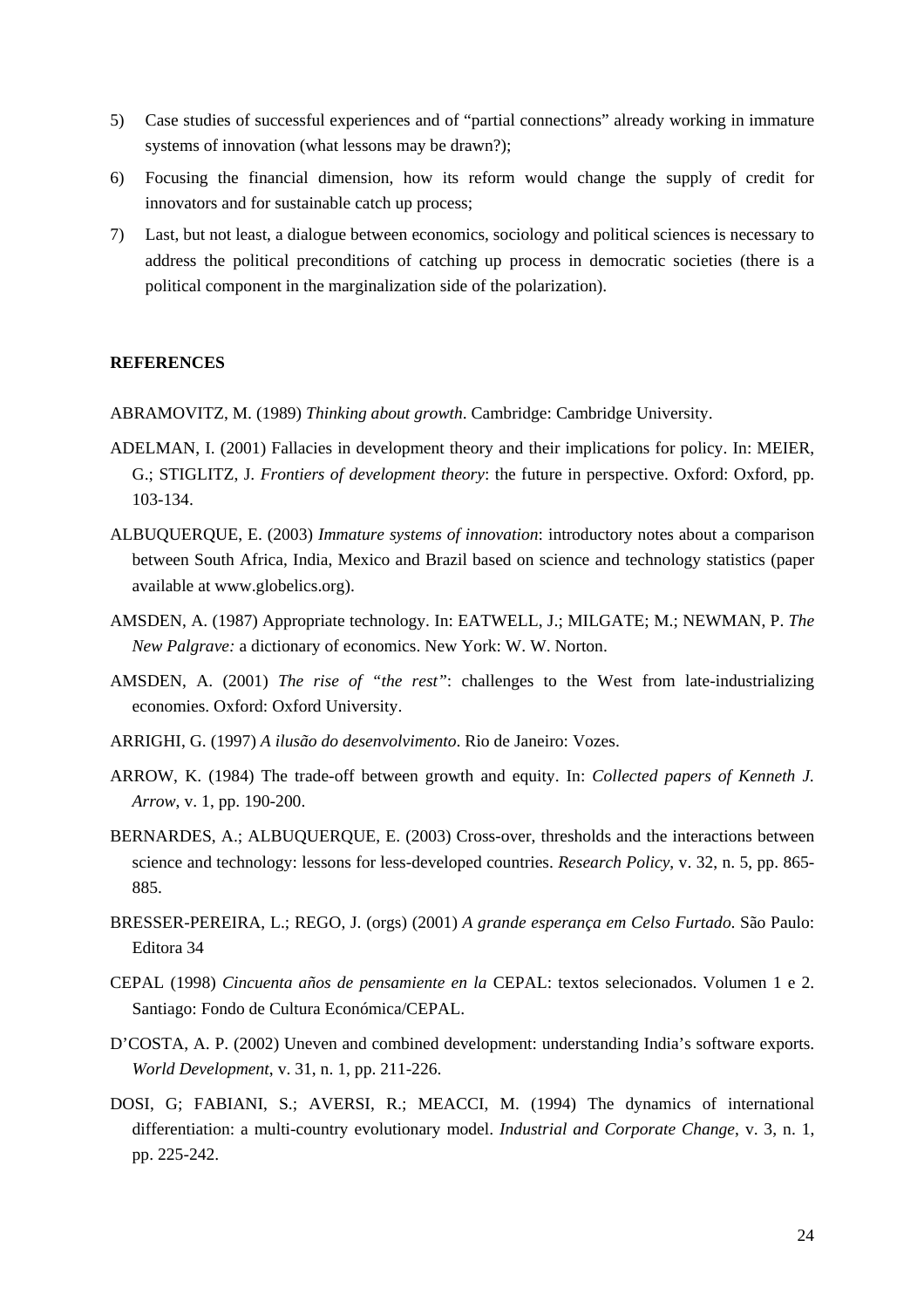- ECKAUS, R. (1962) Making the optimal choice of technology. In: MEIER, G. (1970) *Leading issues in economic development*. Oxford: Oxford University, 2<sup>nd</sup> edition, pp. 345-348.
- ESPING-ANDERSON, G. (1990) *The three worlds of welfare capitalism*. Cambridge: Polity.
- ESPING-ANDERSON, G. (1996) *Welfare states in transition*: national adaptations in global economies. London: Sage/UNRISD
- FAGERBERG, J.; GODINHO, M. (2005) Innovation and catching-up. In: FAGERBERG, J.; MOWERY, D.; NELSON, R. *The Oxford Handbook of Innovation*. Oxford: Oxford University Press, pp. 514-542.
- FREEMAN, C. (1995) The "National System of Innovation" in historical perspective. *Cambridge Journal of Economics*, v. 19, n. 1, 1995.
- FREEMAN, C. (1996) The greening of technology and models of innovation. *Technological Forecast and Social Change*, v. 53, pp. 27-39.
- FREEMAN, C.; LOUÇÃ, F. (2001) *As time goes by*: from the industrial revolutions and to the information revolution. Oxford: Oxford University.
- FREEMAN, C.; SOETE, L. (1997) *The economics of industrial innovation*. London: Pinter.
- FREYRE, G. (1990) *Sobrados e mucambos*. 12<sup>ª</sup>. edição. Rio de Janeiro: Record (2000).
- FURTADO, C. (1966) *Subdesenvolvimento e estagnação na América Latina*. Rio de Janeiro: Civilização Brasileira.
- FURTADO, C. (1968) *Um projeto para o Brasil*. Rio de Janeiro: Saga.
- FURTADO, C. (1970) *Les États-Unis et le sous-développement de l'Amérique Latine*. Paris: Calmann-Lévy.
- FURTADO, C. (1978) *Criatividade e dependência na civilização industrial*. Rio de Janeiro: Paz & Terra.
- FURTADO, C. (1986) *Teoria e política do desenvolvimento econômico*. São Paulo: Nova Cultural (2ª edição).
- FURTADO, C. (1987) Underdevelopment: to conform or to reform. In: MEIER, G. (ed) *Pioneers of development.* Second Series. Oxford: Oxford University/World Bank.
- FURTADO, C. (1987) Entre inconformismo e reformismo. In: *Obra Autobiográfica*, Tomo III. São Paulo: Paz & Terra (1997)
- FURTADO, C. (1992) *Brasil: a construção interrompida*. São Paulo: Paz e Terra.
- FURTADO, C. (2003a) O Brasil do século XX: uma entrevista. In: IBGE. *Estatísticas do século* XX. Rio de Janeiro: IBGE, pp. 11-24.
- FURTADO, C. (2003b) *Raízes do subdesenvolvimento*. Rio de Janeiro: Civilização Brasileira.
- GERSCHENKRON, A. (1962) *Economic backwardness in historical perspective*. Cambridge: Harvard University.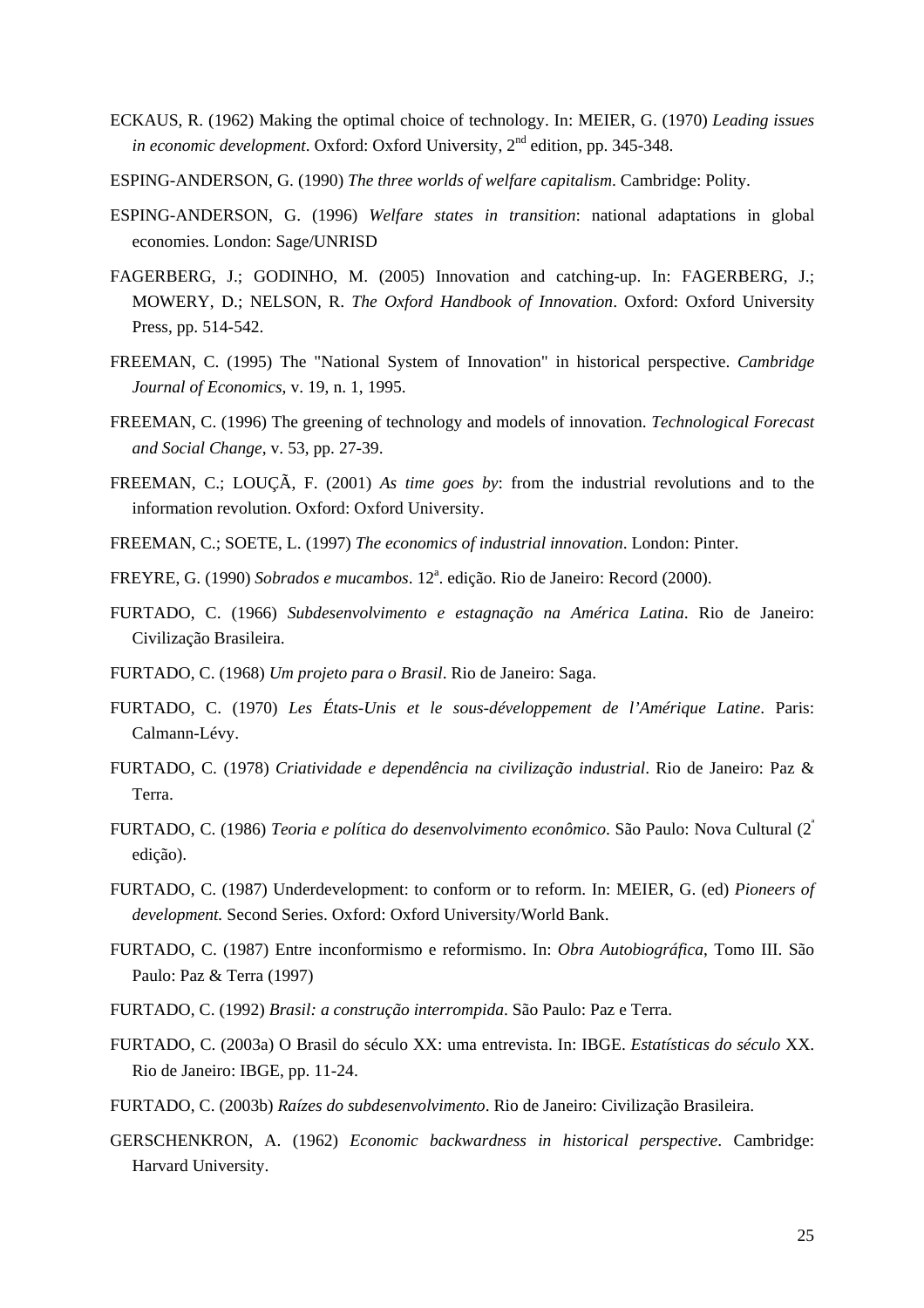- GLOBAL FORUM FOR HEALTH RESEARCH (2002) *The 10/90 Report on health research 2001- 2002*. Geneva: Global Forum for Health Research.
- KATZ, J. (1989) La teoria del cambio tecnologico y su adecuacion al caso de los paises de industrilizacion tardia. In: CEPAL. *Reestructuracion industrial y cambio tecnologico*: consecuencias para America latina. Santiago: Naciones Unidas/CEPAL, pp. 85-105.
- KATZ, J. (2001) *Structural reforms and technological change in Latin America*. Santiago: United Nations/ECLA.
- KRUGMAN, P. (1993) Toward a counter-counterrevolution in development theory. *Proceedings of the World Bank Annual Conference on Development Economics*. Washington: World Bank, pp. 15-
- LATTIMORE, R.; REVESZ, J. (1996) Australian science: performance from published papers. Bureau of Industry Economics, Report 96/3, Australian Government Printing Office: Canberra.
- LEWIS, A. (1954) O desenvolvimento econômico com oferta ilimitada de mão-de-obra In: AGARWALA, A. N.; SINGH, P. (eds) (1958) *A economia do subdesenvolvimento*. Rio de Janeiro/São Paulo: Forense.
- MACHADO, A. F.; ANDRADE, M. V.; ALBUQUERQUE, E. (2003) Technological gap, social gap: an investigation into the relationship between scientific technological production and human development in Brazil. Belo Horizonte: CEDEPLAR-UFMG (mimeo).
- MAZZOLENI, R. (2003) The role of universities and public research in catching up process. (available at http://redesist.ie.ufrj.br/globelics/pdfs/GLOBELICS\_0057\_Mazzoleni.PDF)
- MEIRELLES, J. G. P. (1989) *Tecnologia, transformação industrial e comércio internacional*: uma revisão das contribuições neoschumpeterianas com particular referência às economias da América Latina. Campinas: Unicamp (Disseertação de Mestrado).
- MEIRELLES, J. G. P. (1990) Sistemas nacionais de inovação e as especificidades das economias latino-americanas. IN: COUTINHO, L.; SUZIGAN, W. *Desenvolvimento tecnológico da indústria e a constituição de um sistema nacional de inovação no Brasil*. Campinas: UNICAMP.
- MEIER, G.; SEERS, D. (eds) (1984) *Pioneers in development*. Oxford: Oxford University/World Bank.
- MEIER, G. (ed) (1987) *Pioneers in development*: second series. Oxford: Oxford University/World Bank.
- NELSON, R. (1956) A theory of the low-level equilibrium trap in underdeveloped economies. *American Economic Review*, v., n., pp. 894-908.
- NELSON, R. (1998) The agenda for growth theory: a different point of view. *Cambridge Journal of Economics*, v. 22, pp. 497-520.
- NELSON, R. (ed). (1993) *National innovation systems*: a comparative analysis. New York, Oxford: Oxford University, 1993.
- NESLON, R. (2002) The problem of market bias in modern capitalist economies. *Industrial and Corporate Chage*, v. 11, n. 2, pp. 207-244.